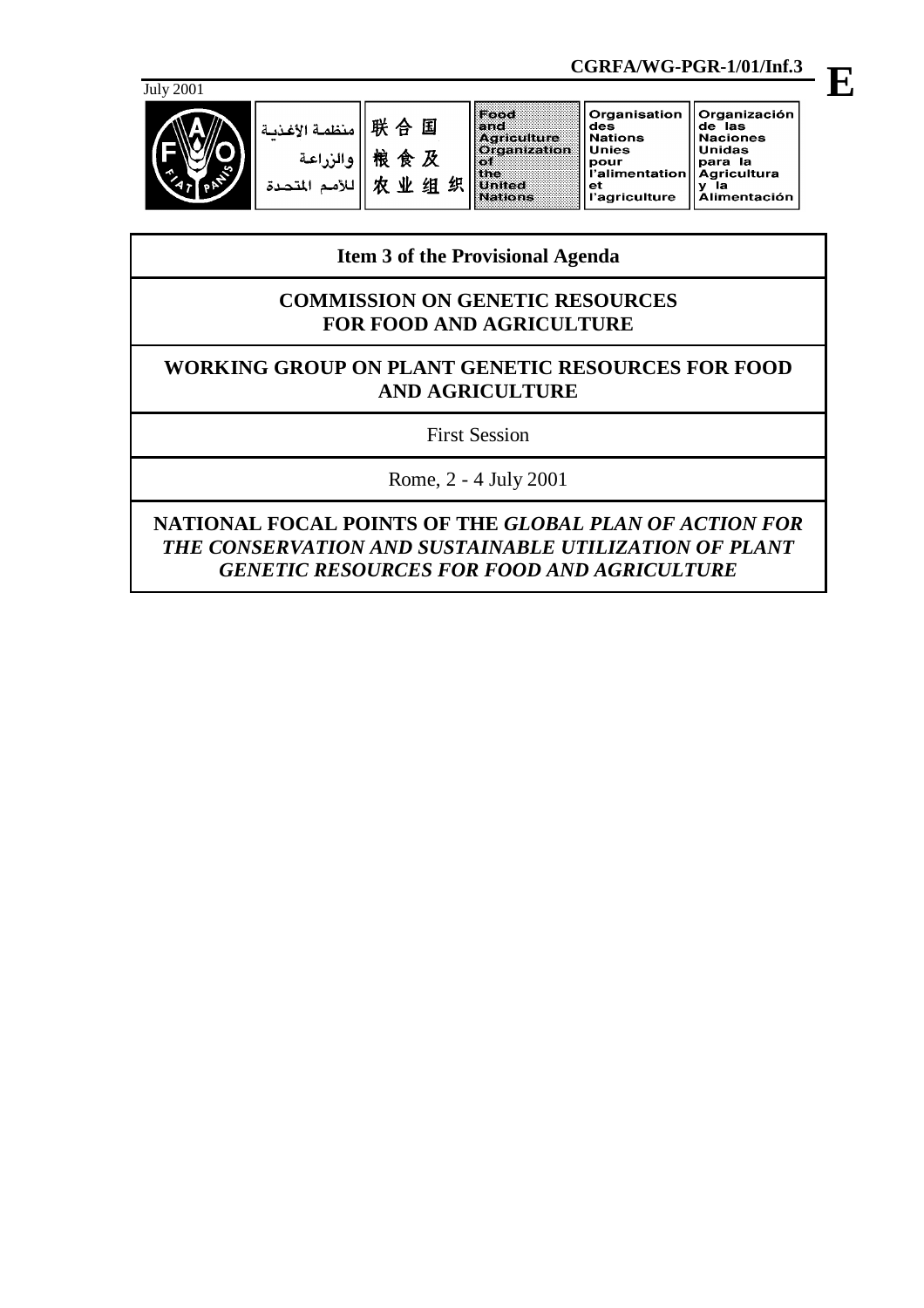# **NATIONAL FOCAL POINTS OF** *GLOBAL PLAN OF ACTION FOR THE CONSERVATION AND SUSTAINABLE UTILIZATION OF PLANT GENETIC RESOURCES FOR FOOD AND AGRICULTURE*

# **Albania**

Xhuveli, Prof. Lufter Head, PGR Coordinator

Plant Breeding/Seed Production Section, Department of Agronomy, Agricultural University Tirana Agricultural University Telephone: (355-42)25506/27481 Facsimile: (355-42)27804/29147 (updated on: 13-05-1999)

#### **Angola**

Matos, Dr. Elizabeth Director

Centro Nacional de Recursos Fitogenéticos Luanda Prédio CNIC Av. Revolução de Outubro POB 10825(BG) Telephone: 244-2-321688/5673 fitogen@ebonet.net (updated on: 03-03-2000)

## **Argentina**

Clausen, Sra. Ing. Agr. Andrea aclausen@balcarce.inta.gov.ar

Estación Experimental Agropecuaria Balcarce, Instituto Nacional de Tecnología Agropecuaria Balcarce, Buenos Aires C.C. 276; Ruta Nacional 226 Km 79.5 - ZIP, Postcode: 7620 Telephone: (54-2266)439100 Facsimile: (54-2266) 421756 intaba@inta.gov.ar (updated on: 12-12-2000)

#### **Armenia**

Ghandilyan, Prof. Papin Head, Laboratory of Plant Genetic Resources daniel57@freenet.am

Armenian Agricultural Academy Yerevan 74 Teryan st. - ZIP, Postcode: 375009 Telephone: (3742) 563840/631804 Facsimile: (3742) 563840 (updated on: 11-02-2000)

## **Algeria**

Ait Amer, M. Omar Directeur d'etudes dsaee01@wissal.dz

Secretariat Général, Ministère de l'Agriculture Telephone: (213-21) 745312 Facsimile: (213-21) 718870 dsaee01@wissal.dz (updated on: 20-02-2001)

#### **Antigua and Barbuda**

George, Mr. Rodney Senior Research Officer diragr@candw.ag

Crop Research Unit, Ministry of Agriculture, Lands and Fisheries St. John's, Antigua Central Cotton Stat., Friar's Hill Telephone: (268)4621213 Facsimile: (268)4626104/4962 diragr@candw.ag (updated on: 03-03-2000)

#### **Armenia**

Avagyan, Alvina E. Specialist; Member, Access & Benefit-Sharing Expert Panel agacad@arminco.com

Executive Board of the Scientific and Technical Policy Council Yerevan 24 Admiral Isakov st. - ZIP, Postcode: 375082 Telephone: (3742) 422590 Facsimile: (3742) 422640 agacad@arminco.com (updated on: 13-12-2000)

#### **Armenia**

Nazarova, Estella A. Leading Researcher

Institute of Botany, National Academy of Sciences of Armenia Yerevan Avan - ZIP, Postcode: 375063 Telephone: (3742) 614241 Facsimile: (3742) 563840 (updated on: 11-02-2000)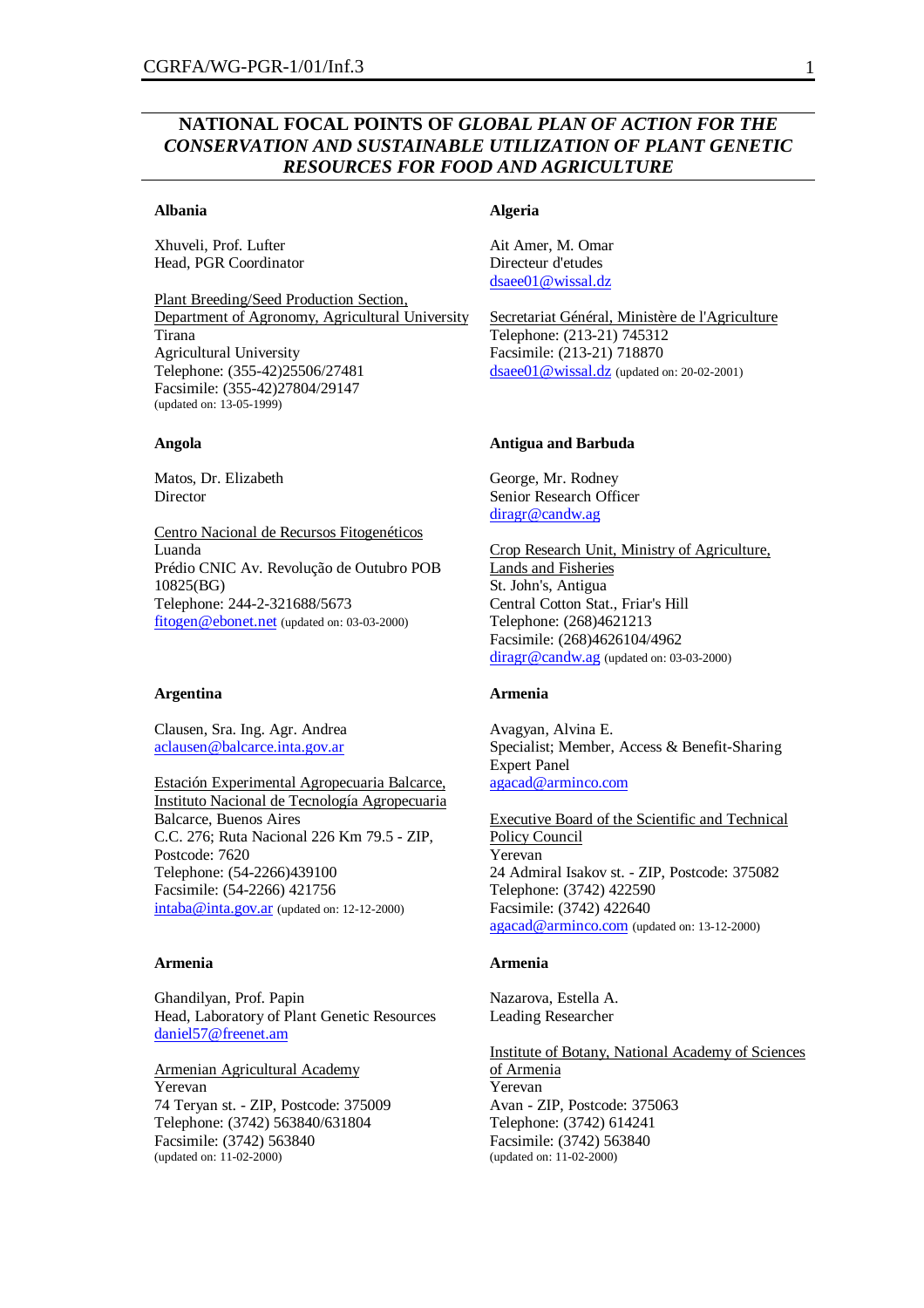## **Armenia**

Rukhkyan, Levon Ashotonovich Head levon@levon.aam.infocom.amilink.net

Department of Science, Education and Consultation, Ministry of Agriculture Yerevan 48, Nalbandyan st. - ZIP, Postcode: 375010 Telephone: (3742) 524860 Facsimile: (3742) 151583 (updated on: 11-02-2000)

#### **Azerbaijan**

Aliev, Dr. Jalal A. Head of PGR Program di aliev@baku.ab.az

Institute of Botany, Azerbaijan Academy of Sciences Baku Patamdar Shosse, 40 - ZIP, Postcode: 370073 Telephone: (994-12)975945 Facsimile: (994-12)975945 (updated on: 19-07-2000)

#### **Bangladesh**

Haque, Dr. Momtazul Senior Scientific Officer baridres@bttp.net.bd

Genetic Resources Centre, Bangladesh Agricultural Research Institute Joydebpur, Gazipur GPO Box 2235 - ZIP, Postcode: 1701 Telephone: (681)2091/2063 (updated on: 16-10-2000)

## **Barbados**

Wickham, Dr. Orville Agricultural Officer wickham@caribsurf.com

Ministry of Agriculture and Rural Development

Christ Church Graeme Hall, PO Box 505 Telephone: (1-246)4284150 Facsimile: (1-246)4208444 (updated on: 06-09-2000)

#### **Austria**

Woegerbauer, Dr. Hedwig Director Division III hedwig.woegerbauer@bmlf.gv.at

Federal Ministry of Agriculture, Forestry, Environment and Water Management Vienna Stubenring 1 - ZIP, Postcode: A-1010 Telephone: (43-1)711002882 Facsimile: (43-1)711002892 (updated on: 26-10-2000)

#### **Bahamas**

Pinder, Mr. Simeon Deputy Director spino@batelnet.bs

Department of Agriculture, Ministry of Agriculture Nassau PO Box N 3028 Telephone: (242) 3257502 Facsimile: (242) 3253980 (updated on: 06-09-2000)

#### **Bangladesh**

Razzaque, MD. Abdur Chief, Scientific Officer (Crops) barc@bdmail.net; saic@citechco.net

Bangladesh Agricultural Research Council Dhaka New Airport Road, Farm Gate - ZIP, Postcode: 1215 Telephone: 88-2-9126622/8115353 Facsimile: 88-2-8113032/9124596 barc@bdmail.net; saic@citechco.net (updated on: 15-05-2000)

#### **Belarus**

Grib, Prof. Stanislav I. Secretary of Agriculture section of Academy of Agrarian Sciences of Republic of Belarus centr@belnoz.belpak.minsk.by

Academy of Agrarian Sciences of Republic of Belarus Minsk I Knorin Street - ZIP, Postcode: 220049 Telephone: (375)172-691198 Facsimile: (375)172-665236 centr@belnoz.belpak.minsk.by (updated on: 02-10-2000)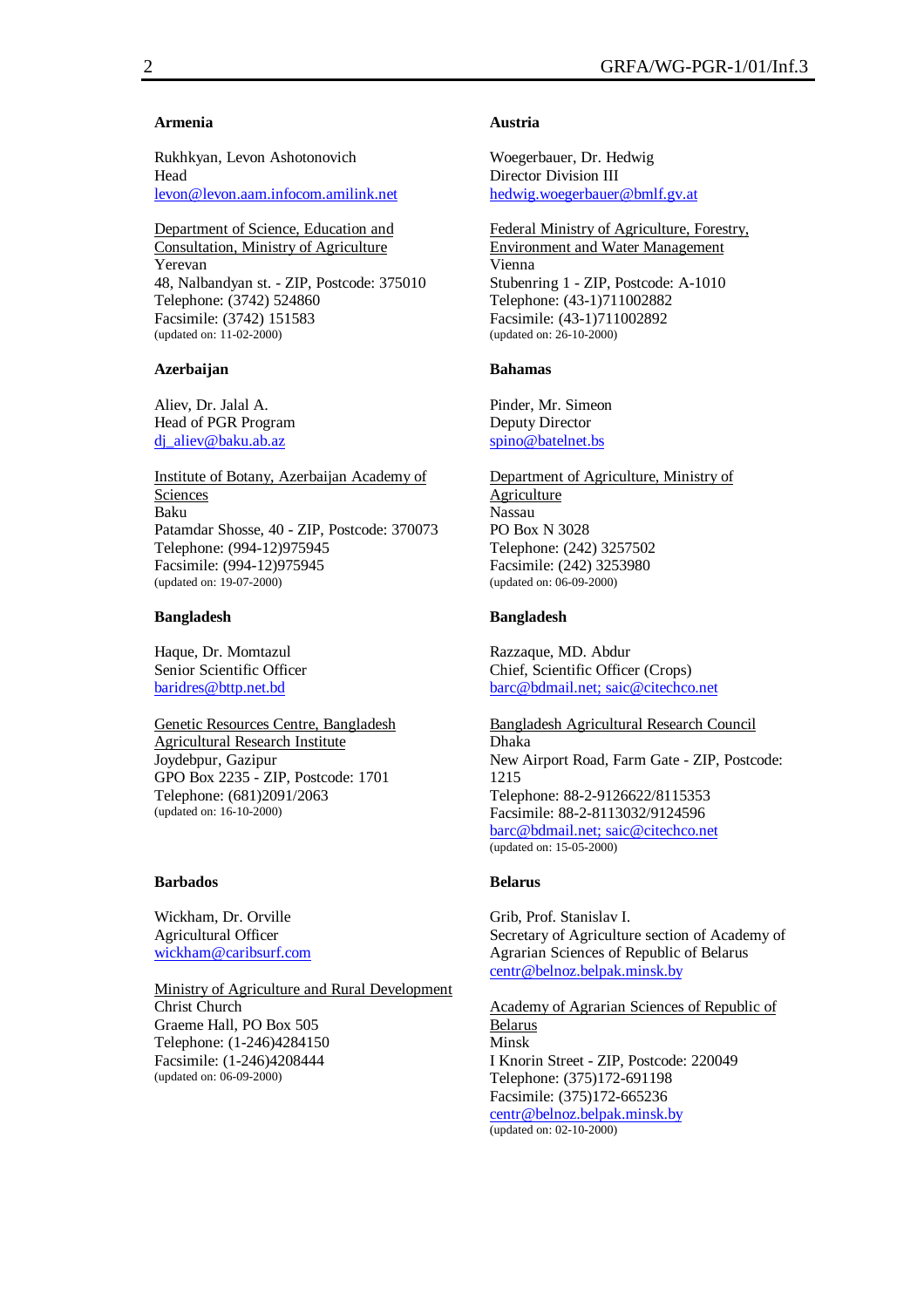#### **Belgium**

Lateur, Ir. Marc lateur@cragx.fgov.be

Département de Lutte Biologique et Ressources Phytogénétiques, Centre de Recherches Agronomiques de Gembloux, Ministere des Classes Moyennes et de l'Agriculture Gembloux Chemin de Liroux 4 - ZIP, Postcode: B-5030 Telephone: (32-81)620314 Facsimile: (32-81)620349 (updated on: 18-08-2000)

#### **Bhutan**

Dorji, Dr. Yeshey Project Manager

National Biodiversity Program, Ministry of Agriculture Thimphu PO Box 875 Telephone: (975-2) 351218/78 Facsimile: (975-2) 351219 (updated on: 16-10-2000)

#### **Bolivia**

Silva Ramos, Ing. Miguel Angel Jefe silvar@telecel.net.bo

Departamento de Biotecnología Agrícola, Ministerio de Agricultura, Ganadería y Desarrollo Rural La Paz Av. Camacho 1471, P.O.B. 13348 Telephone: (591-2)374292 int118 Facsimile: (591-2)359480 (updated on: 25-04-2001)

## **Brunei Darussalam**

Bin Haji Alim, Mr. Jumat Assistant Director of Agriculture

Department of Agriculture, Ministry of Industry and Primary Resources Bandar Seri Begawan Telephone: (673-2) 383144-8 Facsimile: (673-2) 382226/1639 (updated on: 18-04-2000)

#### **Benin**

Directeur Général

Institut National des Recherches Agricoles du Bénin Cotonou 01 BP 884 Telephone: (229) 300723 Facsimile: (229) 300736 inrabdg4@bow.intnet.bj (updated on: 08-02-2000)

## **Bhutan**

Tshering, Mr. Karma National Programme Director

National Biodiversity Program, Ministry of Agriculture Thimphu PO Box 875 Telephone: (975-2) 351218/78 Facsimile: (975-2) 351219 (updated on: 16-10-2000)

#### **Botswana**

Mazhani, Dr. Louis M. Director of Agricultural Research Lmazhani@gov.bw

#### Department of Agricultural Research, Ministry of

Agriculture Gaborone Private Bag 0033 Telephone: (267)328898 Facsimile: (267)328965 arb@info.bw (updated on: 14-03-2000)

#### **Bulgaria**

Rada, Dr. Koeva Director rada\_k@usa.net

Institut de ressources phytogénétiques 'K. Malkov' Sadovo, District Plovdiv - ZIP, Postcode: 4122 Telephone: (359-32)629026 Facsimile: (359-32)629026 (updated on: 20-09-2000)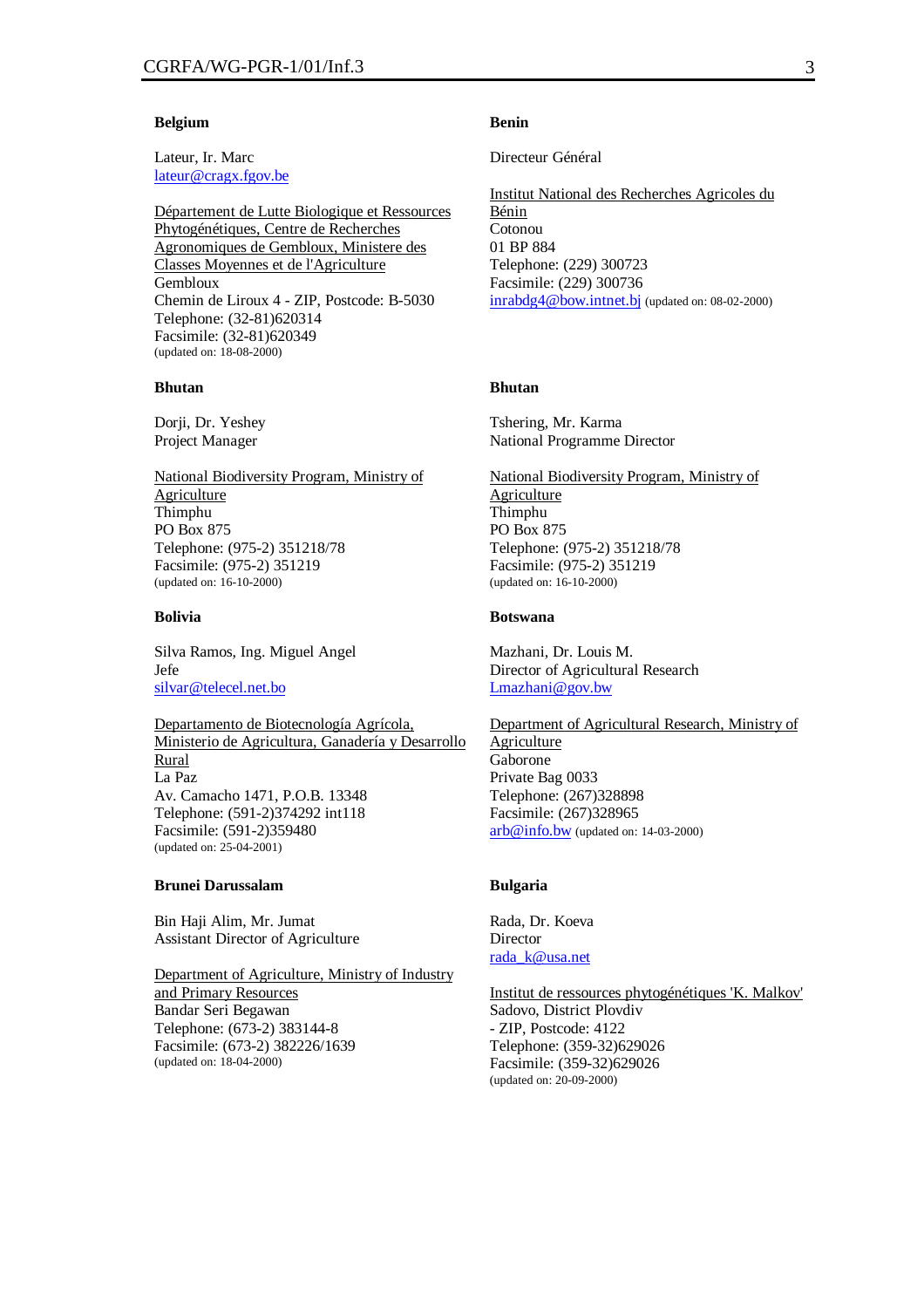# **Burkina Faso**

Ouedraogo Adama, M. Charles Directeur des Productions Végétales

Direction des Productions Végétales du Ministère de l'Agriculture Ouagadougou 01 01 BP 1764 Telephone: (226)324654/36508 Facsimile: (226)336508 (updated on: 14-03-2000)

## **Cameroon**

Fondoun, M. Jean-Marie Coordinator National PGR jmfondoun@yahoo.fr

Institute de Recherche Agricole pour le Développement Nkolbisson, Yaounde B. P. 2067 Telephone: (237)233105 Facsimile: (237)233538 (updated on: 16-06-2000)

## **Cape Verde**

Vitória Levy, Dr. José Gabriel Presidente inida@mail.cvtelecom.cv

Instituto Nacional de Investigação e Desenvolvimento Agrário Praia CP 84 Telephone: (238) 711127/47 Facsimile: (238) 711133/55 inida@mail.cvtelecom.cv (updated on: 16-05-2000)

#### **Chile**

Seguel Benítez, Biol. Ivette Coordinadora Nacional de Recursos Genéticos iseguel@carillanca.inia.cl

Centro Regional de Investigación Carillanca, Instituto Nacional de Investigaciones Agropecuarias Temuco, Cautín IX Región Casilla 58-D Telephone: (56-45)215706 Facsimile: (56-45)216112 info@carillanca.inia.cl (updated on: 12-07-2000)

## **Burundi**

Nahimana, Dr. Melchior Director General

Institut de Recherche Agronomique et Zootechnique Gitega BP 91 Telephone: 040 3020-1 (updated on: 03-03-2000)

#### **Canada**

Richards, Dr. K. W. Research Manager (PGRC staff) RichardsK@em.agr.ca

Eastern Cereal and Oilseed Research Centre, Saskatoon Research Centre, Agriculture and Agri-Food Canada Saskatoon, Saskatchewan S7N 0X2 107 Science Place Telephone: (306)956 7641 Facsimile: (306)956 7246 RichardsK@em.agr.ca (updated on: 01-03-2000)

#### **Chad**

Ndjekounkoss Djool, Dr. Yagoua Responsable de l'Unité des Ressources Phyto génétiques

Institut Tchadien de Recherche Agronomique pour le Développement N'Djamena BP5400/Moundou BP31 Telephone: (235)520101/691258 Facsimile: (235)525119/691258 (updated on: 07-03-2000)

#### **China**

Li, Mr. Wenxing Master of Agronomy nyszzc@agri.gov.cn

Seed & Plant Quarantine Division, Department of Crop Production, Ministry of Agriculture Telephone: (86)10-64192813 Facsimile: (86)10-64192815 nyszzc@agri.gov.cn (updated on: 20-09-2000)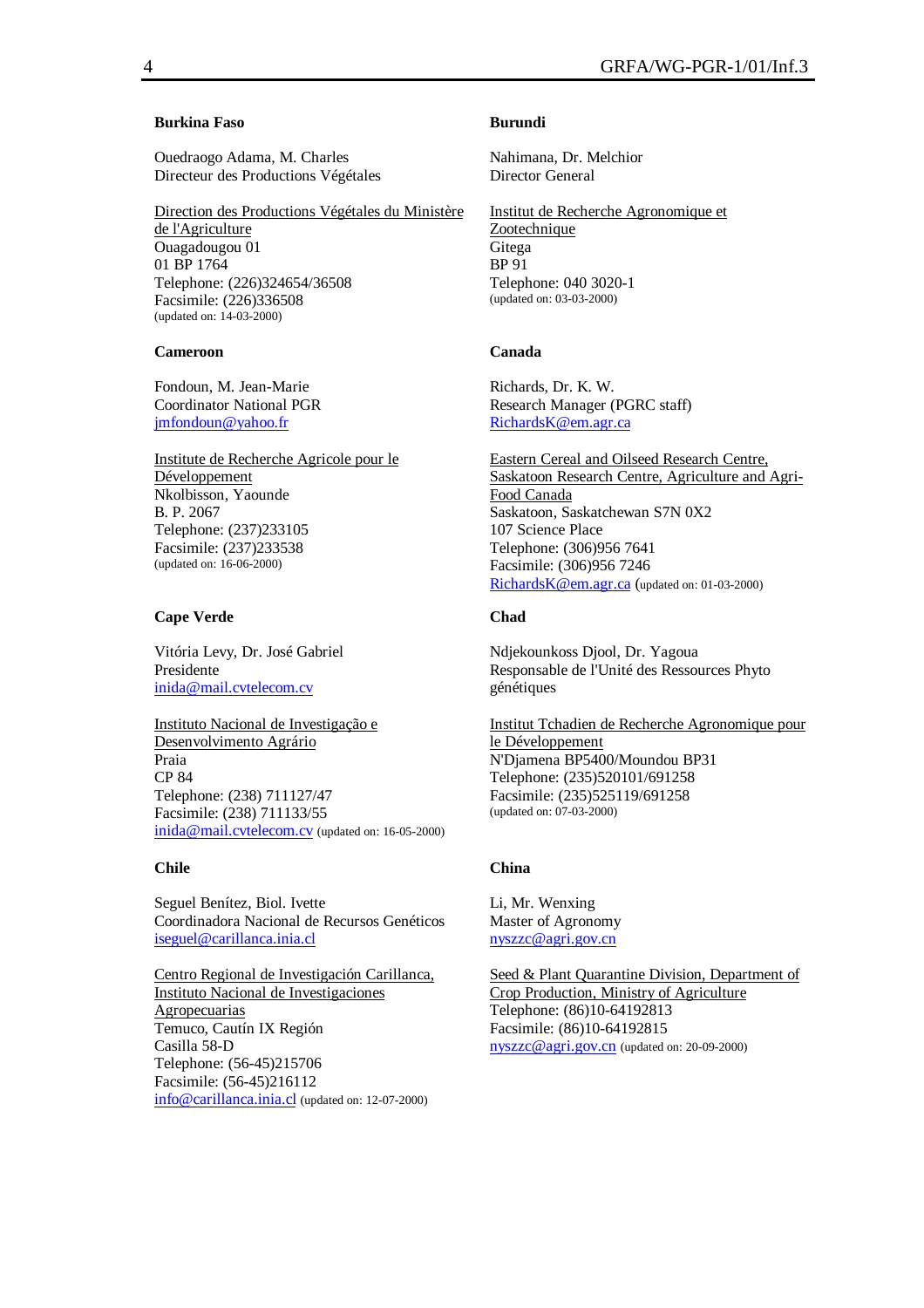#### **Colombia**

Bonilla Cortés, Dr. María Hersilia producti@colomsat.net.co

Dirección de Desarrollo Tecnológico y Protección Sanitaria, Ministerio de Agricultura y Desarrollo Rural Santafé de Bogotá D.C. Avda. Jimenez No. 7-65 Telephone: 334 0381 Facsimile: 3340381 producti@colomsat.net.co (updated on: 11-02-2000)

#### **Congo, Republic of**

Nkeoua, M. Grégoire Ingénieur en Chef des Eaux et Forets

Ministère de l'Agriculture, de l'Elevage, des Eaux, Forêts et Pêches Brazzaville B.P. 98 Telephone: (242)814136/4138 Facsimile: (242)814136 (updated on: 18-04-2000)

## **Costa Rica**

Bonilla Morales, Ing. Agr. Nevio Aníbal Fitomejorador nbonilla@ns.mag.go.cr

Dirección de Investigación Agropecuaria, Ministerio de Agricultura y Ganadería San José Apdo. 10094 Telephone: (506)2329420/2316422 Facsimile: (506)2322102/2315054 (updated on: 03-03-2000)

#### **Croatia**

Volenik, M.Sc. Stanislav Deputy Director zavod-za-sjemen-rasad@os.tel.hr

Institute for Seed and Seedlings Osijek Vinkovacka Cesta 63 - ZIP, Postcode: 31000 Telephone: (385-31)274006 Facsimile: (385-31)274316 zavod-za-sjemen-rasad@os.tel.hr (updated on: 18-04-2000)

#### **Congo, Dem. Republic of**

Mfundu Modeste, Mr. Mamingi Chef, Division des ressources phytogénétiques

Direction de la production et protection des végétaux, Secrétariat général de l'agriculture et de l'élevage, Ministère de l'agriculture et de l'élevage Kinshasa Gombe BP 8722 Telephone: 33779 (updated on: 03-03-2000)

## **Cook Islands**

Brown, Mr. Mark Secretary Ministry of Agriculture

Ministry of Agriculture Avarua, Rarotonga P.O. Box 96 Telephone: (682)28711 Facsimile: (682)21881 cimoa@oyster.net.ck (updated on: 03-03-2000)

# **Côte d'Ivoire**

Koffi, Dr. Sie Directeur Général cnra@africaonline.co.ci

Centre National de Recherches Agronomiques Abidjan KM 17 Route de Dabou, 01 BP 1740 Telephone: (225) 23453300/116 Facsimile: (225) 23453305 cnra@africaonline.co.ci (updated on: 01-09-2000)

#### **Cuba**

Rodríguez Fuentes, Dra. María Elena Presidenta de la CNRG noraida@dci.citma.gov.cu

Comisión Nacional Recursos Genéticos Capdevila, Boyelos, C. Habana Apartado Correo 8010, Carretera de Varona Km3 1/2 - ZIP, Postcode: 108000-8 Telephone: (53-7)57-8054 Facsimile: (53-7)57-8299 noraida@dci.citma.gov.cu (updated on: 06-03-2000)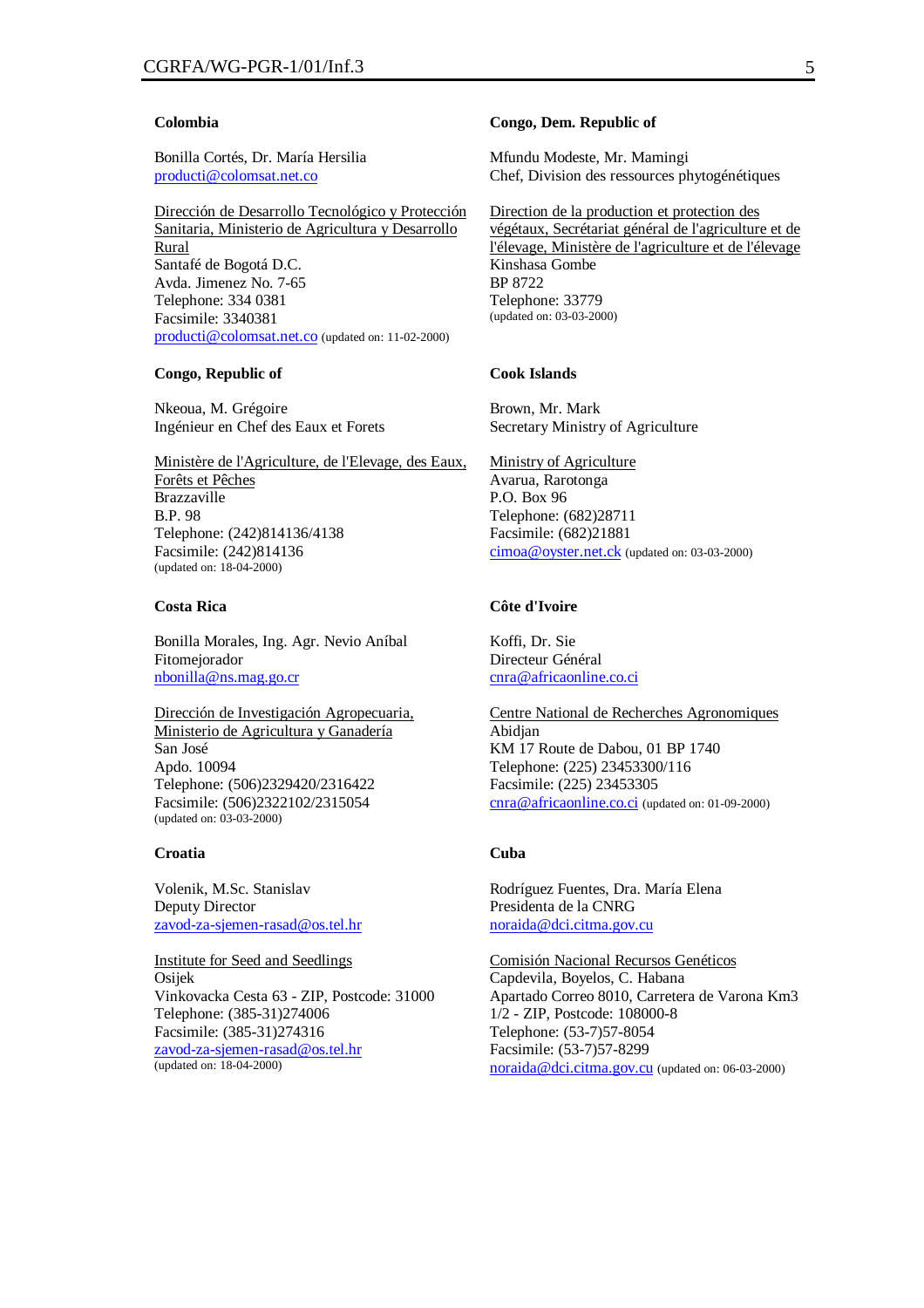# **Cyprus**

Della, Dr. Athena Curator della@arinet.ari.gov.cy

Plant Genetic Resources and Herbarium, Agricultural Research Institute, Ministry of Agriculture and Natural Resources Nicosia P.O. Box 2016 Telephone: (357-2)305101 Facsimile: (357-2)316770 ari@athena.cc.ucy.ac.cy (updated on: 06-03-2000)

# **Denmark**

Regenberg, Dr. Paul The Danish Plant Directorate pr@plantedir.dk

Danish Plant Directorate, Ministry of Food, Agriculture and Fishery Lyngby Skovbrynet 20 - ZIP, Postcode: 2800 Telephone: (45)45966600 Facsimile: (45)45966610 Plantedir@Plantedir.dk PR@Plantedir.dk (updated on: 07-03-2000)

## **Dominican Republic**

Frías, Mr. Fabio Ingeniero Agrónomo ff.frias@codetel.net.do

Secretaría de Estado de Agricultura Jardines del Norte, Santo Domingo Autopista Duarte Km.6 1/2 Urbanizacion Telephone: (809)547-3888 ex2385 Facsimile: (809)227-1268 (updated on: 06-03-2000)

# **Egypt**

Abou-Zeid, Dr. Abdulmunim Director, National PGR Program abouzeid@ageri.sci.eg

National Plant Genetic Resources Agency, Ministry of Agriculture and Land Reclamation Giza 9 Gamaa St. - ZIP, Postcode: 12619 Telephone: (202)5739751/29057 Facsimile: (202)5689519/5731574 (updated on: 01-08-1999)

# **Czech Republic**

Dotlacil, Dr. Ing. Ladislav Director, Division of Genetics and Plant Breeding Dotlacil@genbank.vurv.cz

Division of Genetics and Plant Breeding, Genebank Department, Research Institute of Crop Production Prague 6 - Ruzyne Drnovska 507 - ZIP, Postcode: 161 06 Telephone: (420-2)33022364 Facsimile: (420-2)33022286 dotlacil@genbank.vurv.cz (updated on: 15-05-2000)

# **Dominica**

Magloire, Mr. Winston Technical Officer

Division of Agriculture, Botanical Gardens Roseau Telephone: (767)448-2401 ex3414 Facsimile: (767)448-7999 (updated on: 06-03-2000)

# **Ecuador**

Estrella Engelmann, Dr. Jaime Líder denaref@ecnet.ec

Departamento Nacional de Recursos Fitogenéticos y Biotecnología, Estación Experimental Santa Catalina, INIAP **Quito** Panamericana Sur km14 POB17-01-340 Telephone: (5932)693369 Facsimile: (5932)693359 denaref@ecnet.ec (updated on: 03-04-2001)

# **El Salvador**

Solorzano Pacheco, Lic. Sonia Edith Bióloga

Centro Nacional de Tecnología Agropecuaria y Forestal San Salvador Apartado postal 885 Telephone: (503) 338-4847 Facsimile: (503) 338-4847 (updated on: 06-03-2000)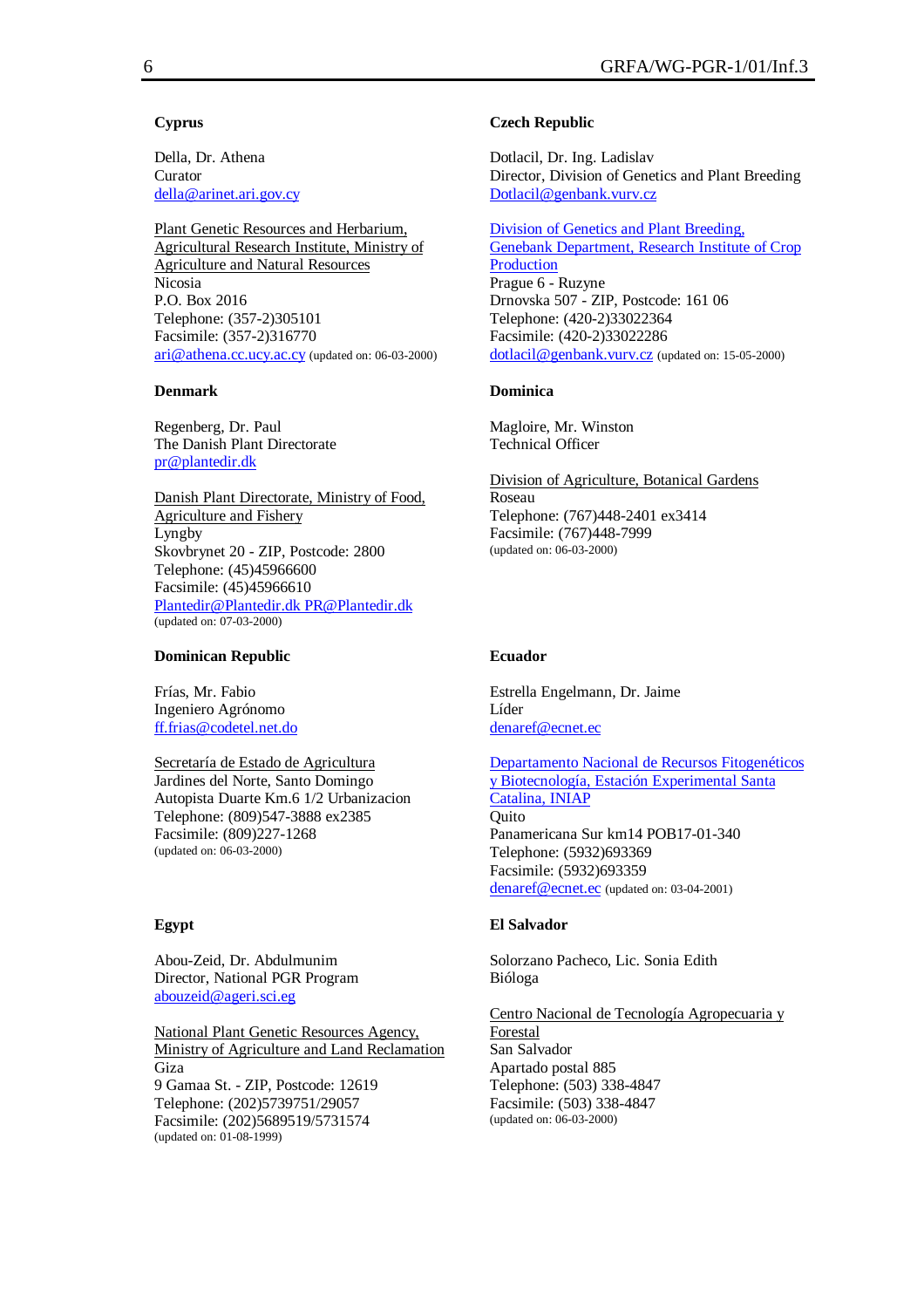#### **Equatorial Guinea**

Caefa, Mr. Benjamin Ingeniero Táctico Agrícola

Estación Agrícola de Dumasi-Niefang Region Continental Telephone: (240)93464 Facsimile: (240)93227 (updated on: 06-03-2000)

#### **Ethiopia**

Demissie, Dr. Abebe General Manager Biod-et@telecom.net.et

Institute of Biodiversity, Conservation and **Research** Telephone: (251-1)612244/5607 Facsimile: (251-1)613722 Biod-et@telecom.net.et (updated on: 03-11-2000)

#### **Fiji Islands**

Kunatuba, Mr. Peni Permanent Secretary

Ministry of Agriculture, Forests and Fisheries Suva Private Mail Bag, Raiwaqa Telephone: (679) 384233 Facsimile: (679) 385234 (updated on: 02-08-2000)

## **France**

Mitteau, Dr. Martine Martine.Mitteau@inapg.inra.fr

Bureau des ressources génétiques

Paris cedex 05 16, rue Claude Bernard - ZIP, Postcode: F-75231 Telephone: (331)44087261 Facsimile: (331)44087263 brg@inapg.inra.fr (updated on: 05-03-2001)

## **Estonia**

Kukk, Mr. Vahur Vice Director Vahur.Kukk@jpbi.ee

Jogeva Plant Breeding Institute Jogeva Aamisepa 1 - ZIP, Postcode: 48309 Telephone: (372-77)22565 Facsimile: (372-77)60126 (updated on: 06-03-2000)

#### **Fiji Islands**

Kumar, Dr. Jainend Director of Research jkumar@is.com.fj

Koronivia Research Station, Ministry of Agriculture, Fisheries and Forests Nausori P.O. Box 77 Telephone: (679)477044/8045 Facsimile: (679)400262 (updated on: 18-04-2000)

#### **Finland**

Hommo, Dr. Leena Special Research Administrator Leena.Hommo@mmm.fi

Ministry of Agriculture and Forestry Helsinki Hallituskatu 5 P.O. Box 232 - ZIP, Postcode: FIN-00171 Telephone: (358-9)160-88664 Facsimile: (358-9)160-88663 (updated on: 06-03-2000)

# **France**

Planchenault, Dr. Dominique Director brg@inapg.inra.fr

Bureau des ressources génétiques Paris cedex 05 16, rue Claude Bernard - ZIP, Postcode: F-75231 Telephone: (331)44087261 Facsimile: (331)44087263 brg@inapg.inra.fr (updated on: 05-03-2001)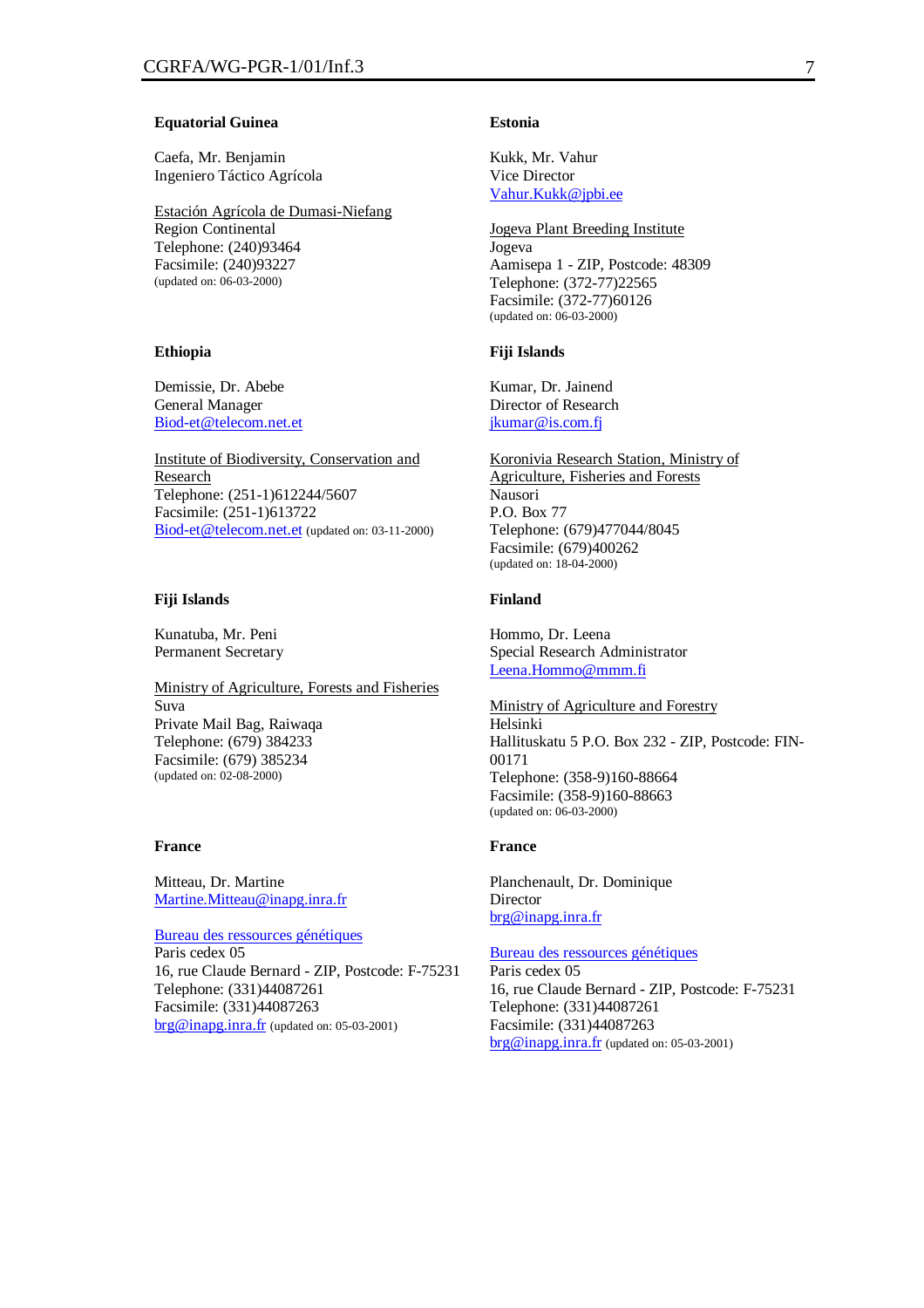## **Gambia**

Manneh, Mr. Baboucar Research Officer/Plant Breeder nari@ganet.gm

National Agricultural Research Institute Serrekunda PMB 526 Telephone: (220)484926/8 Facsimile: (220)484921/7 nari@ganet.gm (updated on: 06-03-2000)

## **Germany**

Himmighofen, Dr. Wilbert Head of Division 317@BML.BUND.de

Federal Ministry of Food, Agriculture and Forestry Bonn Postfach 14 02 70, Rochusstr. 1 - ZIP, Postcode: 53123 Telephone: (49-228)5293550 Facsimile: (49-228)5294276 (updated on: 06-03-2000)

# **Greece**

Stavropoulos, Dr. Nikolaos Head kgeggb@otenet.gr

Greek Genebank, Agricultural Research Center of Macedonia and Thrace, NAGREF Thermi, Thessaloniki P.O. Box 312 - ZIP, Postcode: 570 01 Telephone: (30-31)471544 Facsimile: (30-31)471209 (updated on: 06-03-2000)

# **Guatemala**

del Valle, Ing. Agr. José Manuel Jefe, Area Fitozoogenética unr@infovia.com.gt / cenit@intelnet.net.gt

Unidad de Normas y Regulaciones, Ministerio de Agricultura, Ganadería y Alimentación Edificio Monja Blanca 7a Avenida 12-90, Zona 13 Telephone: 4753058/68/74 ex245 Facsimile: 4753058/68/74 ex249 unr@infovia.com.gt (updated on: 13-06-2001)

# **Germany**

Begemann, Dr. Frank Head Begemann@zadi.de

Information Centre for Genetic Resources Bonn Villichgasse 17 - ZIP, Postcode: 53177 Telephone: (49-228)9548-200 Facsimile: (49-228)9548-220 (updated on: 06-03-2000)

# **Ghana**

Bennett-Lartey, Dr. Samuel O. Head

Plant Genetic Resources Centre Bunso, Eastern Region P.O. Box 7 Telephone: (233-81)22124/24138 Facsimile: (233-81)24124 (updated on: 15-05-2000)

# **Grenada**

Dottin, Dr. Malachy Bio-technologist

Ministry of Agriculture, Lands, Forestry and Fisheries St. George's Ministerial Complex, Botanical Gardens Telephone: (1-473)440 2708/3083 Facsimile: (1-473)440 4191 (updated on: 08-03-2001)

# **Guyana**

Homenauth, Dr. Oudho **Director** 

Central Agricultural Station, National Agricultural Research Institute Mon Repos, East Coast Demerara Telephone: (59-2)202841/3/249 Facsimile: (59-2)204481 nari@guyana.net.gy (updated on: 28-06-2000)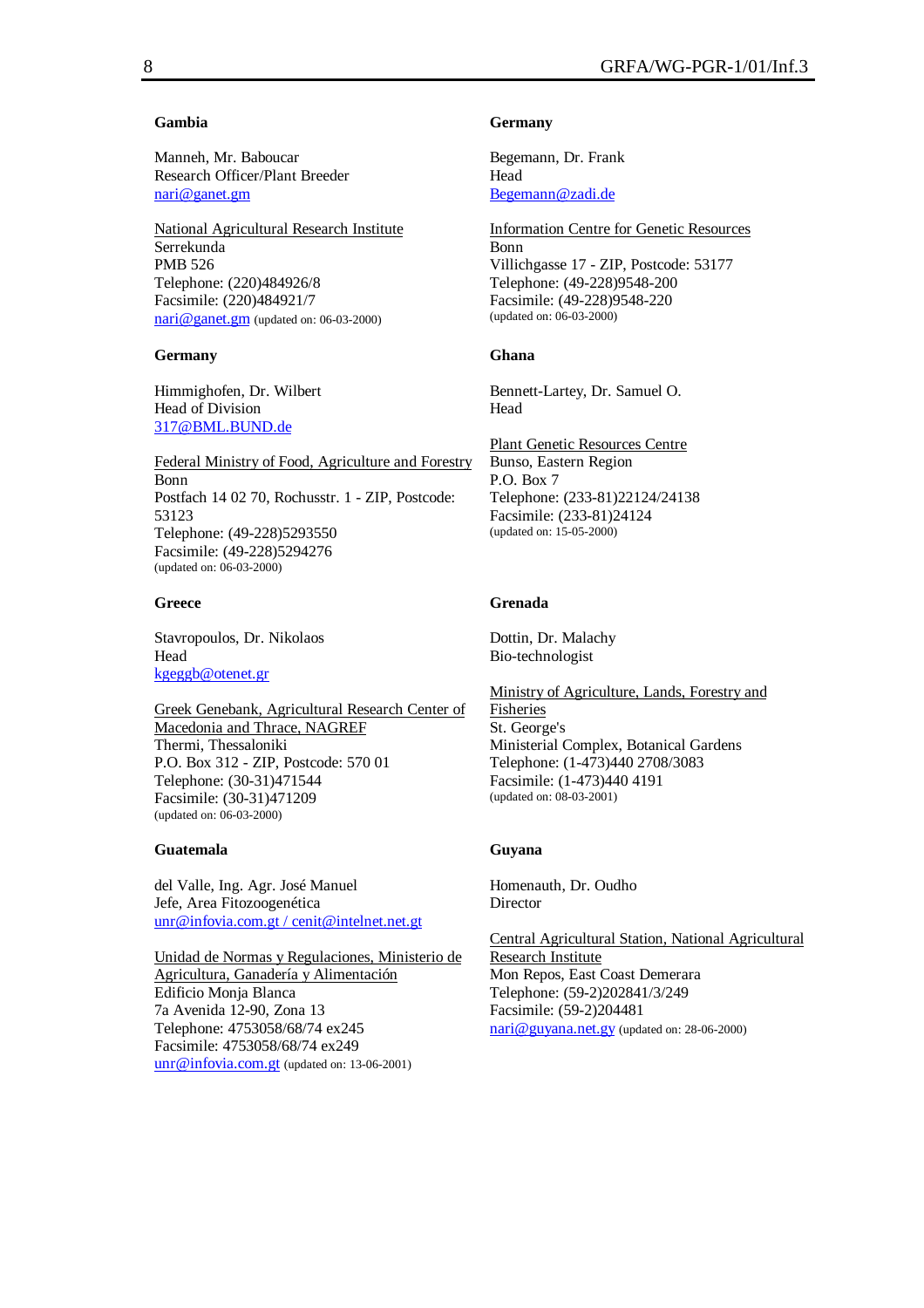#### **Haiti**

Scutt, Ing. Ricot

Centre de Recherche et de Documentation Agricole, MARNDR Port-au-Prince HT 6125, Damien, P.O.B. 1441 Telephone: (509)298-3113 Facsimile: (509)245-4034 crda@rerhed-Haiti.net (updated on: 06-03-2000)

## **Hungary**

Szekely, Dr. Bertalan Counsellor of Ministry of Agriculture bertalan.szekely@fvm.hu

Ministry of Agriculture Budapest Kossuth L. ter 11 - ZIP, Postcode: 1055 Telephone: (36-1)3020000 Facsimile: (36-1)3020402/8 (updated on: 17-10-2000)

# **India**

Dhillon, Dr. B. S. Director director@nbpgr.delhi.nic.in

National Bureau of Plant Genetic Resources New Delhi Pusa Campus - ZIP, Postcode: 110012 Telephone: (9111)5133307 Facsimile: (9111)5731495 (updated on: 02-10-2000)

#### **Indonesia**

Moeljopawiro, Dr. Sugiono Director sugionom@indo.net.id

Research Institute For Food Crops Biotechnology Bogor Jalan Tentara Pelajar 3 A - ZIP, Postcode: 16111 Telephone: (62-251)333440 Facsimile: (62-251)338820 (updated on: 08-06-2000)

#### **Hungary**

Holly, Dr. László **Director** lholly@agrobot.rcat.hu

## Institute for Agrobotany

Tápiószele Kulsomezo 15 - ZIP, Postcode: H-2766 Telephone: (36-53)380070/1 Facsimile: (3653)380072 (updated on: 05-10-2000)

#### **Iceland**

Tomasson, Mr. Thorsteinn Director tomasson@rala.is

Iceland Agricultural Research Institute Reykjavik Keldnaholt, Vesturlandsvegi, 112 - ZIP, Postcode: IS-112 Telephone: (354)577-1010 Facsimile: (354)577-1020 rala@rala.is (updated on: 18-04-2000)

# **Indonesia**

Diwyanto, Dr. Kusuma Director; Chairman, National Commission on Genetic Resources for Food and Agriculture criansci@indo.net.id

Central Research Institute for Animal Science Bogor, West Java Jalan Raya Pajajaran - ZIP, Postcode: 16151 Telephone: 0251-322185/38/8383 Facsimile: 0251-328382/2954 criansci@indo.net.id (updated on: 16-06-2000)

#### **Indonesia**

Sumarno, Dr. Director General

Horticulture and Crops Production, Ministry of Agriculture Jakarta JL. AUP. No.3 Pasar Minggu - ZIP, Postcode: 12520 Telephone: 021-7806881 Facsimile: 021-7805880 (updated on: 14-06-2000)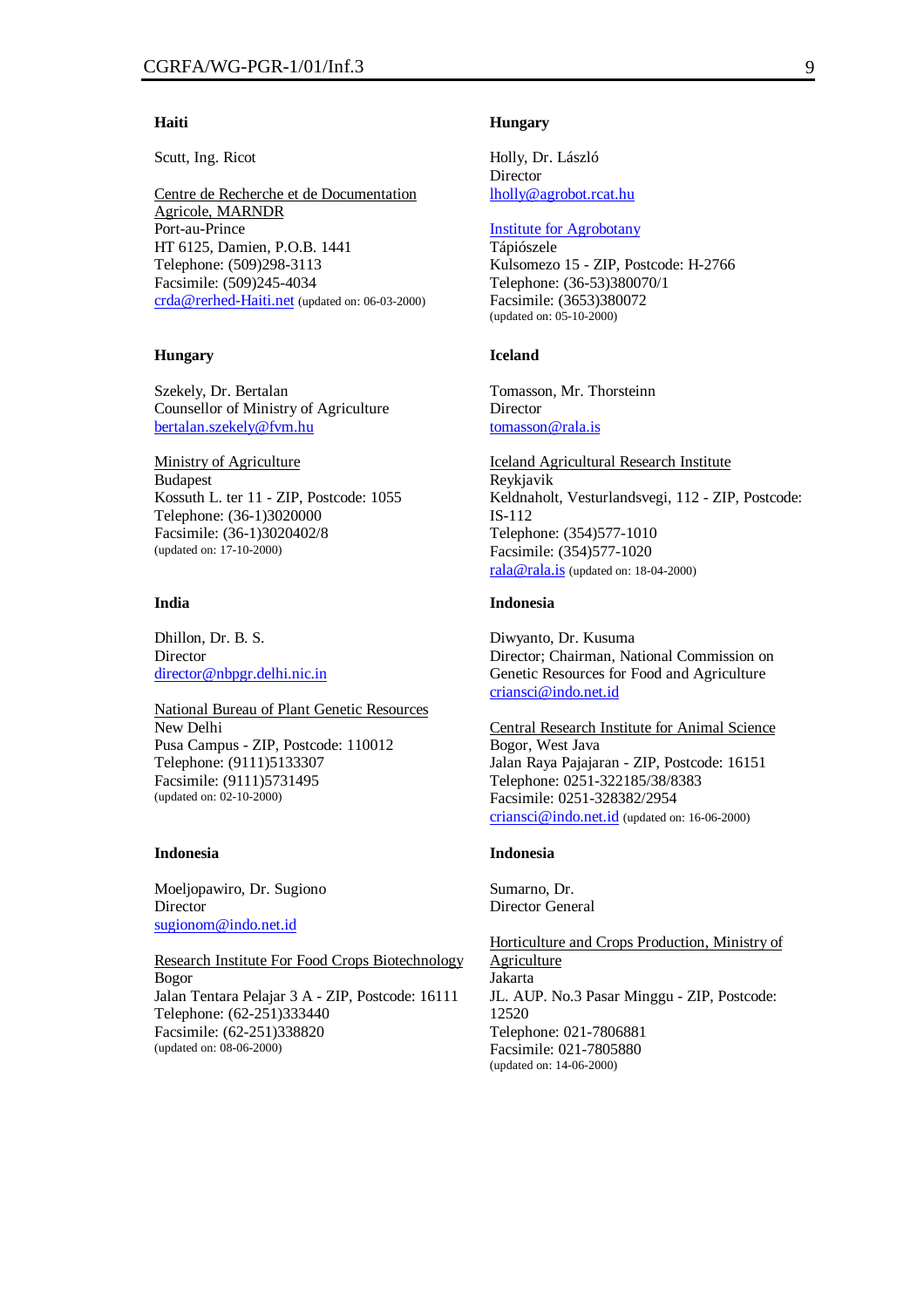## **Iran, Islamic Rep. of**

Bozorgipour, Dr. Reza Head, National Plant Gene Bank of Iran(NPGBI) Krj-Gen@abdnet.com

National Plant Gene Bank of Iran, Seed and Plant Improvement Institute Karaj Mard Abad Ave. - ZIP, Postcode: 31585 Telephone: (261)231260 Facsimile: (261)229405 Krj-Gen@abdnet.com (updated on: 18-04-2000)

## **Ireland**

Coleman, Dr. Donal National Coordinator GRFA, Agricultural Inspector backwest@indigo.ie

Department of Agriculture, Food and Rural Development Leixlip, Co. Kildare Backweston Farm Telephone: (353-1)6280608 Facsimile: (353-1)6280634 backwest@indigo.ie (updated on: 10-03-2000)

#### **Italy**

Di Maio, Dr. Ferdinando Dirigente Responsabile dell'Ufficio

DGPAAN Ufficio Biodiversitá, Tecnologie Innovative e Rapporti con IPVS, Ministero delle Politiche Agricole e Forestali Roma Via XX Settehbre 200 - ZIP, Postcode: 00187 Telephone: 06-46654054/35 Facsimile: 06-4814326 biodiversita@politicheagricole.it (updated on: 07-03-2000)

#### **Italy**

Marino, Dr. Mario Funzionario Addetto

DGPAAN Ufficio Biodiversitá, Tecnologie Innovative e Rapporti con IPVS, Ministero delle Politiche Agricole e Forestali Roma Via XX Settehbre 200 - ZIP, Postcode: 00187 Telephone: 06-46654054/35 Facsimile: 06-4814326 biodiversita@politicheagricole.it (updated on: 07-03- 2000)

## **Iraq**

Khamis, Dr. Nakd A. Director General

State Board for Seed Testing and Certification, Ministry of Agriculture Baghdad Abu-Ghraib Telephone: (964-1)5116237 Facsimile: (964-1)5116237 (updated on: 06-03-2000)

#### **Israel**

Waldman, Dr. Miriami Head, Agric. & Envir. Div. miriam@most.gov.il

Agricultural and Environmrental Division, Ministry of Science Jerusalem Government Office, Building 3 P.O.B.119100 Telephone: (972-2)5411131/2 Facsimile: (972-2)5810883 (updated on: 06-03-2000)

#### **Italy**

Fideghelli, Prof. Carlo Direttore, Istituto Sperimentale per la Frutticoltura

DGPAAN Ufficio Biodiversitá, Tecnologie Innovative e Rapporti con IPVS, Ministero delle Politiche Agricole e Forestali Roma Via XX Settehbre 200 - ZIP, Postcode: 00187 Telephone: 06-46654054/35 Facsimile: 06-4814326 biodiversita@politicheagricole.it (updated on: 07-03-2000)

#### **Jamaica**

McGlashan, Mr. Don Deputy Director, Crop & Plant Protection Research dmcglashan@cwjamaica.com

Bodles Agricultural Research Station, Research and Development Division, Ministry of Agriculture St. Catherine Old Harbour Telephone: (876)983-2267,2281 Facsimile: (876)983-2822 (updated on: 06-03-2000)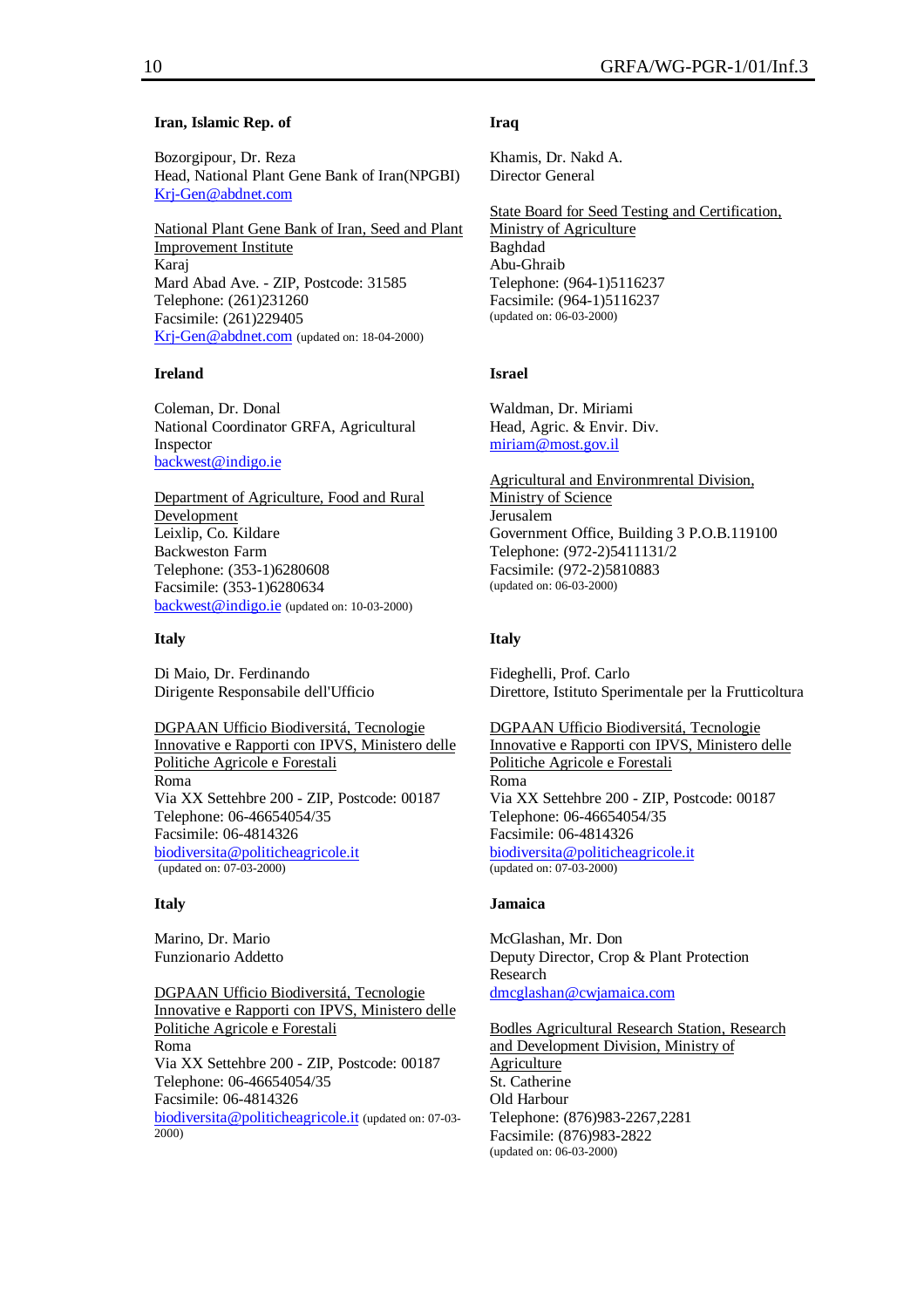#### **Jamaica**

Strong, Yvette Senior Director nrca@infochan.com

National Resource Conservation Authority Kingston 5 10 Caledonia Ave. P.O.B.207 Telephone: (876)754-7570 Facsimile: (876)754-7595 nrca@infochan.com (updated on: 06-03-2000)

# **Jordan**

Director Director@ncartt.gov.jo

National Center for Agricultural Research and Technology Transfer Baqa' P.O. Box 639 - ZIP, Postcode: 19381 Telephone: (962-6)4726680 Facsimile: (962-6)472-6099 Director@ncartt.gov.jo (updated on: 06-03-2000)

#### **Kenya**

Director

Kenya Agricultural Research Institute, Crop Plant Genetic Resources Centre (National Genebank of Kenya) Nairobi PO Box 57811 Telephone: 583301-20 Facsimile: 583344 (updated on: 25-05-2000)

#### **Korea, Republic of**

Lee, Dr. Jeang-oon Director General, Research Management Bureau trkwon@rda.go.kr

Rural Development Administration Suweon, Kyunggi 250 Seodung-dong, Kwonseon-ku - ZIP, Postcode: 441-707 Telephone: (82-331)2924370 Facsimile: (82-331)2924163 trkwon@rda.go.kr (updated on: 26-09-2000)

#### **Japan**

Okawa, Dr. Masao Deputy Director, Liason and Coordination Division okawasan@s.affrc.go.jp

Agriculture, Forestry and Fisheries Research Council Secretariat, Ministry of Agriculture, Forestry and Fisheries Tokyo 1-2-1 Kasumigaseki, Chiyoda-ku - ZIP, Postcode: 100-8950 Telephone: (81-3)3501-3780 Facsimile: (81-3)5511-8622 (updated on: 28-06-2000)

# **Jordan**

Plant Production Department, Ministry of **Agriculture** Amman P.O.B. 961044-2099 Telephone: (962-6)5686151 Facsimile: (962-6)5686310 mipm@nol.com.jo (updated on: 09-10-2000)

# **Kiribati**

Ruaia, Mr. Kaburoro Permanent Secretary

Ministry of Natural Resources Development Bairiki, Tarawa P.O.Box 64 Telephone: (686)21099 Facsimile: (686)21120 (updated on: 07-03-2000)

#### **Korea, Republic of**

Park, Dr. Nam-Kyu Director nkpark@niast.go.kr

Genetic Resources Division, Department of Bio-Resources, National Institute of Agricultural Science and Technology, Rural Development Administration Suweon, Kyunggi 250 Seodun-dong, Kwonseon-ku - ZIP, Postcode: 441-707 Telephone: (82-331)2956769 Facsimile: (82-331)2946029 nkpark@niast.go.kr (updated on: 26-09-2000)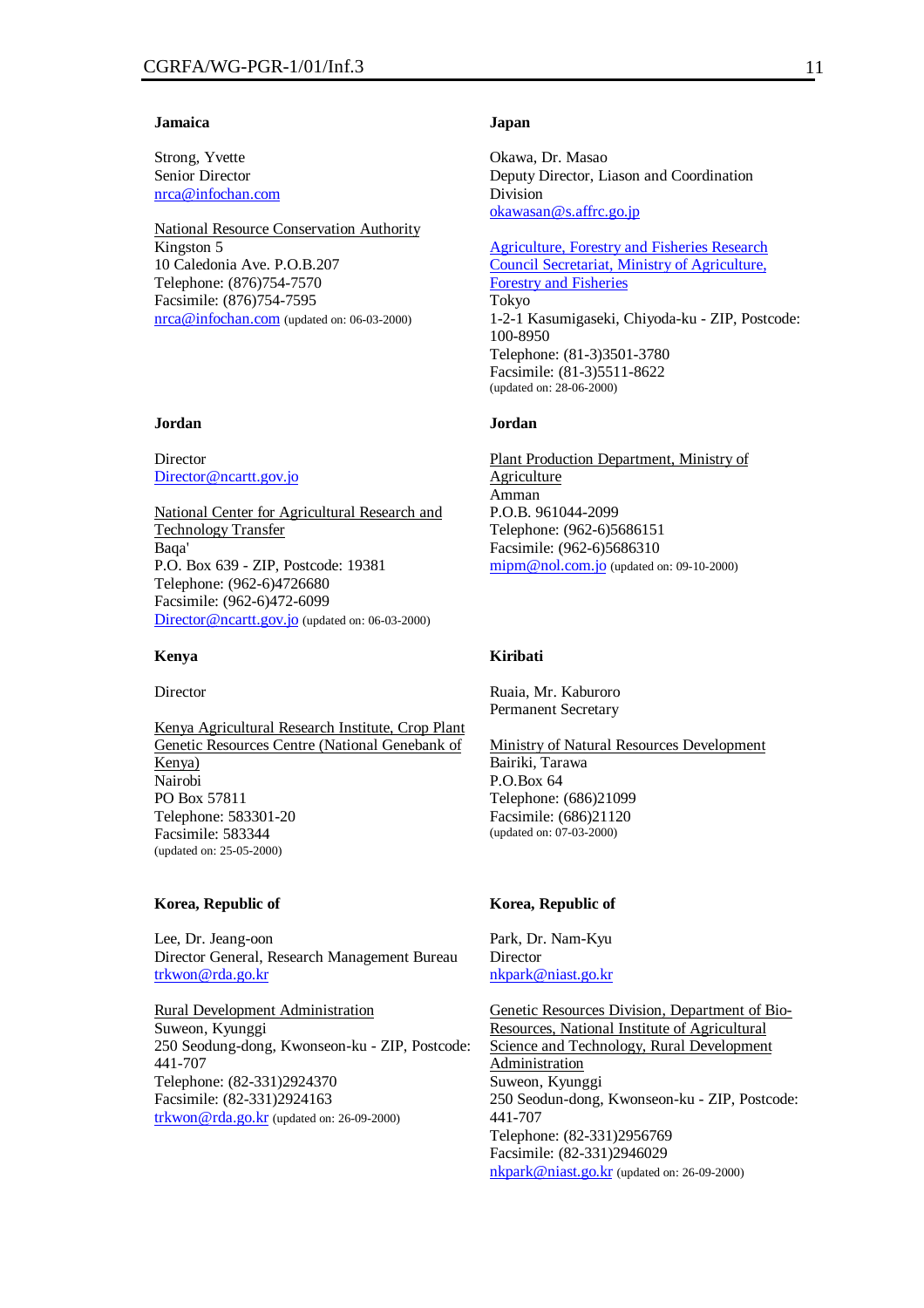# **Kyrgyzstan**

Akimaliev, Djamin President

Kyrgyz Agrarian Academy Bishkek 68 Mederova street - ZIP, Postcode: 720005 Telephone: (996-312)545210 Facsimile: (996-312)540552 kaa@imfiko.bishkek.su (updated on: 03-08-2000)

# **Latvia**

Drozdovska, Dr. Liga Senior Officer

Rural Department, Ministry of Agriculture Riga Republic Square, 2 Telephone: (371) 7027107/22 Facsimile: (371) 7027512/193 (updated on: 24-08-2000)

## **Lesotho**

M. N. Lepheana, R. Director of Crops; PGR Committee Chairman

National Plant Genetic Resources Committee Maseru P. O. Box 7260 - ZIP, Postcode: 100 Telephone: (266)323765 Facsimile: (266)310517 (updated on: 07-03-2000)

## **Liberia**

Payes, Mr. Andrew Director General

Central Agricultural Research Institute, Suakoko Monrovia 10 P.O. Box 10 - 3929 Telephone: 223443 (updated on: 02-06-2000)

# **Laos**

Hatsadong, Dr. **Director** 

National Agricultural Research Centre, National Agriculture and Forestry Research Institute, Ministry of Agriculture and Forestry Vientiane P.O. Box 811 Telephone: 85620511642/1732047 Facsimile: (85621)732047 (updated on: 05-10-2000)

## **Lebanon**

Khazzaka, Dr. Khalil Director General

Institut de Recherches Agronomiques Rayak Tal-Amara - ZIP, Postcode: Zahlé 287 Telephone: (961-8)900037/47/57 Facsimile: (961-8)900077 iraltal@cnrs.edu.lb (updated on: 07-03-2000)

# **Liberia**

Massaquoi, Dr. Roland C. Minister of Agriculture

Ministry of Agriculture Monrovia (updated on: 19-07-2000)

# **Libyan Arab Jamahiriya**

Taher, Dr. Fawzi A. Director General FawziTaher@mailcity.com

Agricultural Research Centre Tripoli Sid Mesri, P.O. Box 2480 Telephone: (218-21)3616866 Facsimile: (218-21)3614993 arcenter@mailcity.com (updated on: 25-05-2000)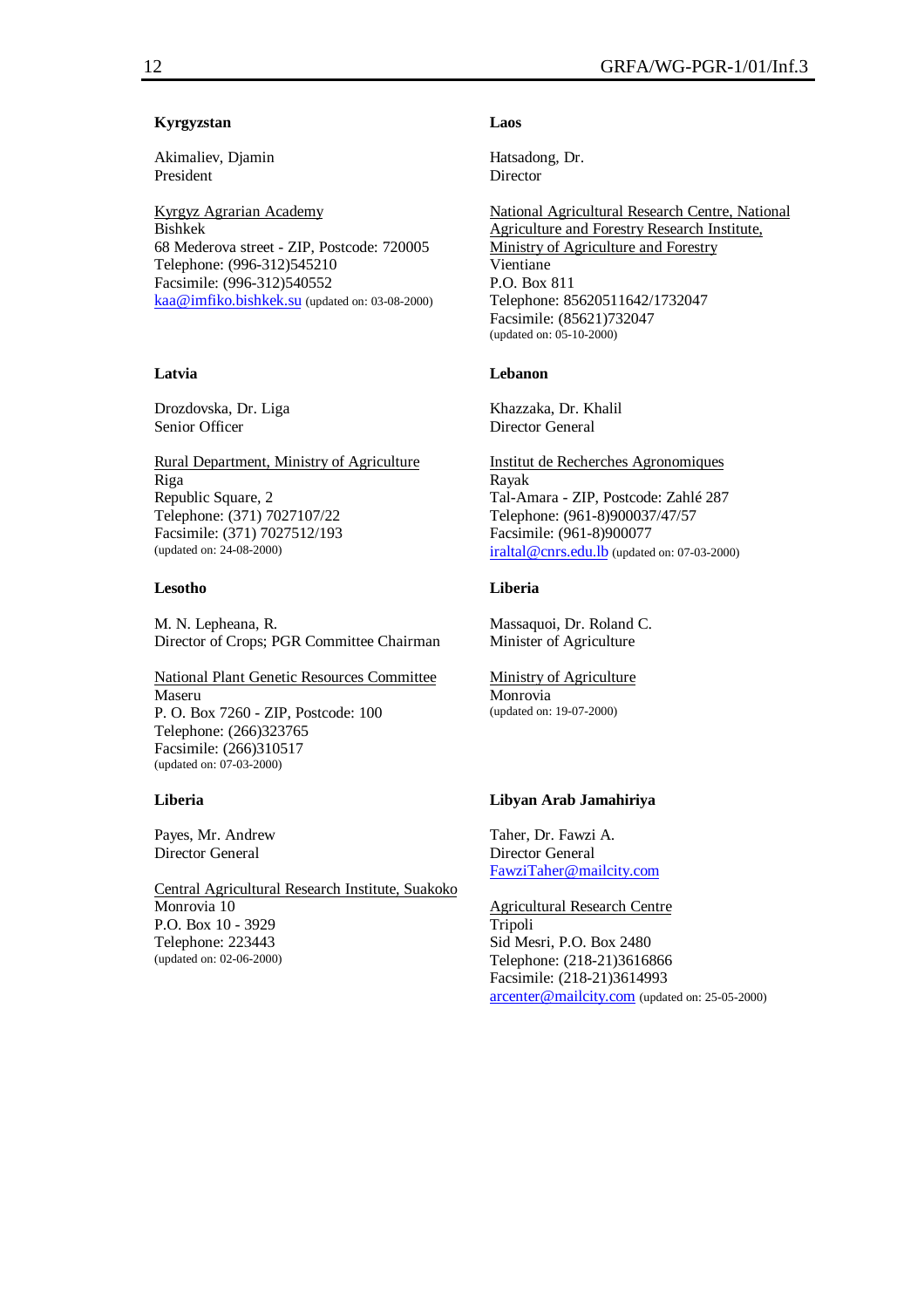## **Lithuania**

Budvytyte, Dr. Alma National PGR Coordinator almabud@lzi.lt

# Lithuanian Institute of Agriculture

Kedainiai District Akademija - ZIP, Postcode: LT-5051 Telephone: (370-57)37289 Facsimile: (370-57)60975/96 lzi@lzi.lt (updated on: 07-03-2000)

## **Macedonia,The Fmr Yug Rp**

Angelov, Dr. Ivan Professor angelov@ukim.edu.mk

Faculty of Agriculture Skopje Razlovaeko vostanie 24/24/V Telephone: (389-91)1152777ex121 Facsimile: (389-91)230429 (updated on: 26-05-2000)

#### **Madagascar**

Rakotomalala, Dr. Jean Jacques Rolland Chercheur responsable des Ressources Phytogénétiques fofifa@bow.dts.mg

Département de Recherches Agronomiques de la République Malgache, FOFIFA Antananarivo R. d'Andraisoro Ampandrianomby BP1690 - ZIP, Postcode: 101 Telephone: 261-20320719072 Facsimile: 261-202240130 fofifa@dts.mg (updated on: 13-12-2000)

## **Malaysia**

Siang, Mr. Lim Eng Principal Assistant Secretary, Resource and Institutional Development Div. si13@smtp.moa.my

Ministry of Agriculture Kuala Lumpur 1st Floor Block B, Jalan Sultan Salahuddin - ZIP, Postcode: 50624 KUA Telephone: (60-3)2954271 Facsimile: (60-3)2917991 (updated on: 07-03-2000)

#### **Lithuania**

Mikalauskas, Domas Manager of Plant Management Division domas@zum.lt

Ministry of Agriculture Vilnius Gedimino pr. 19 - ZIP, Postcode: 2025 Telephone: (3702)625105 Facsimile: (3702)224440 (updated on: 07-03-2000)

#### **Madagascar**

Harilalanoromanana, M.me Mavo Inspecteur au champ chargé de la relation avec Recherche sempnya@dts.mg

Service Officiel de Contrôle de Qualité des Semences et Plants 101 - Antananarivo B.P. 237 Telephone: (261) 202240755 Facsimile: (261) 202226561 sempnva@dts.mg (updated on: 14-09-2000)

# **Malawi**

Nsapato, Mr. Lucius Curator, National Plant Gene Bank maires@malawi.net

Chitedze Agricultural Research Station Lilongwe P.O. Box 158 Telephone: 265-707222 Facsimile: 265-784184 (updated on: 29-06-2000)

#### **Maldives**

Rasheed, Mr. Muhammed Agriculture Officer

Ministry of Fisheries, Agriculture and Marine **Resources** Malé Gaazee Bldg. Ameer Ahmed Magu Telephone: (960)322620 Facsimile: (960)326558 fishagri@dhivehinet.net.mv (updated on: 07-03-2000)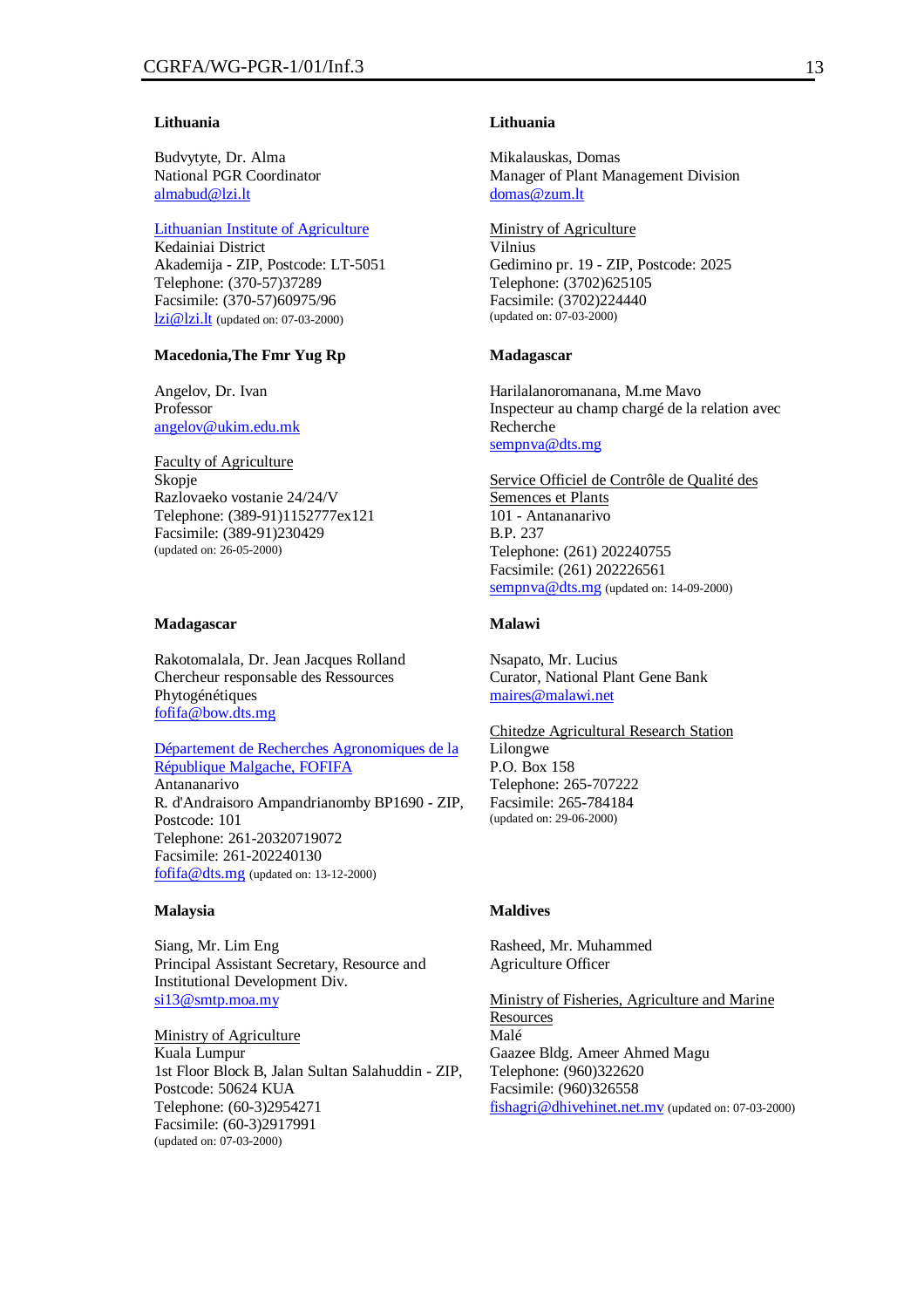## **Mali**

Koné, Mr. Bather Chef bathkone@datatech.toolnet.org

Unité des Ressources Génétiques, Institut d'Economie Rurale, Structure de Recherche Agricole Bamako BP 258 Rue Mohamed V Telephone: (223)225215 Facsimile: (223)223775/5573 bathkone@datatech.toolnet.org (updated on: 16-05-2000)

# **Mauritania**

Khalifa, M. Cheikh Ahmed Ould Directeur FAO-MRT@field.fao.org

Direction de l'Environnement et de l'Aménagement Rural, Ministère du Développement Rural et l'Environnement BP. Telephone: (222)290115 Facsimile: (222)290115 (updated on: 07-06-2000)

#### **Mexico**

Benítez Paulín, Ing. Eduardo Director Eduardo.Benitez@sagar.gob.mx

Servicio Nacional de Inspección y Certificación de Semillas México D.F., Colonia Chapultepec Morales Lope de Vega 125 - 8o Piso - ZIP, Postcode: 11570 Telephone: (52-5)203-9427 Facsimile: (52-5)250-6483 eduardo.benitez@sagar.com.mx (updated on: 27-10-2000)

## **Mongolia**

Davaadorj, Dr. Gochogin Senior Officer

Sector Policy Coordination Department, Ministry of Agriculture and Industry Ulaanbaatar 12a Undestnii Street - ZIP, Postcode: 210646 Telephone: 976-1-328995 Facsimile: 976-1-323442/028 (updated on: 18-04-2000)

# **Malta**

Gatt, Ms. Marica Scientific Officer

Department of Agriculture, Micropropagation Centre Lija Annibale Preca Street Telephone: (356)435898 Facsimile: (356)433122 emanc@yahoo.com (updated on: 07-03-2000)

## **Mauritius**

Rojoa, Dr. Hassambhye Principal Research and Development Officer, Agricultural Services hortus@intnet.mu

Division of Horticulture, Ministry of Agriculture Reduit Telephone: (230)464-4857 Facsimile: (230)464-8749 hortus@intnet.mu (updated on: 07-07-2000)

## **Moldova, Republic of**

Brinzila, Dr. Dumitru Chairman brinzila@csip.moldova.md

State Commision for Crops Variety Testing and Registration Chisinau bul.Stefan cel Mare, 162, of.1510 - ZIP, Postcode: MD-2004 Telephone: (373-2)246222 Facsimile: (373-2)246921 (updated on: 07-03-2000)

## **Morocco**

Mellas, Dr. Hamdoun Chef de Département de Génétique Appliquée mellas@awamia.inra.org.ma

Institut National de la Recherche Agronomique Rabat B.P. 415, Rd. Annosr Telephone: (212)7772608 Facsimile: (212)7770049 (updated on: 07-03-2000)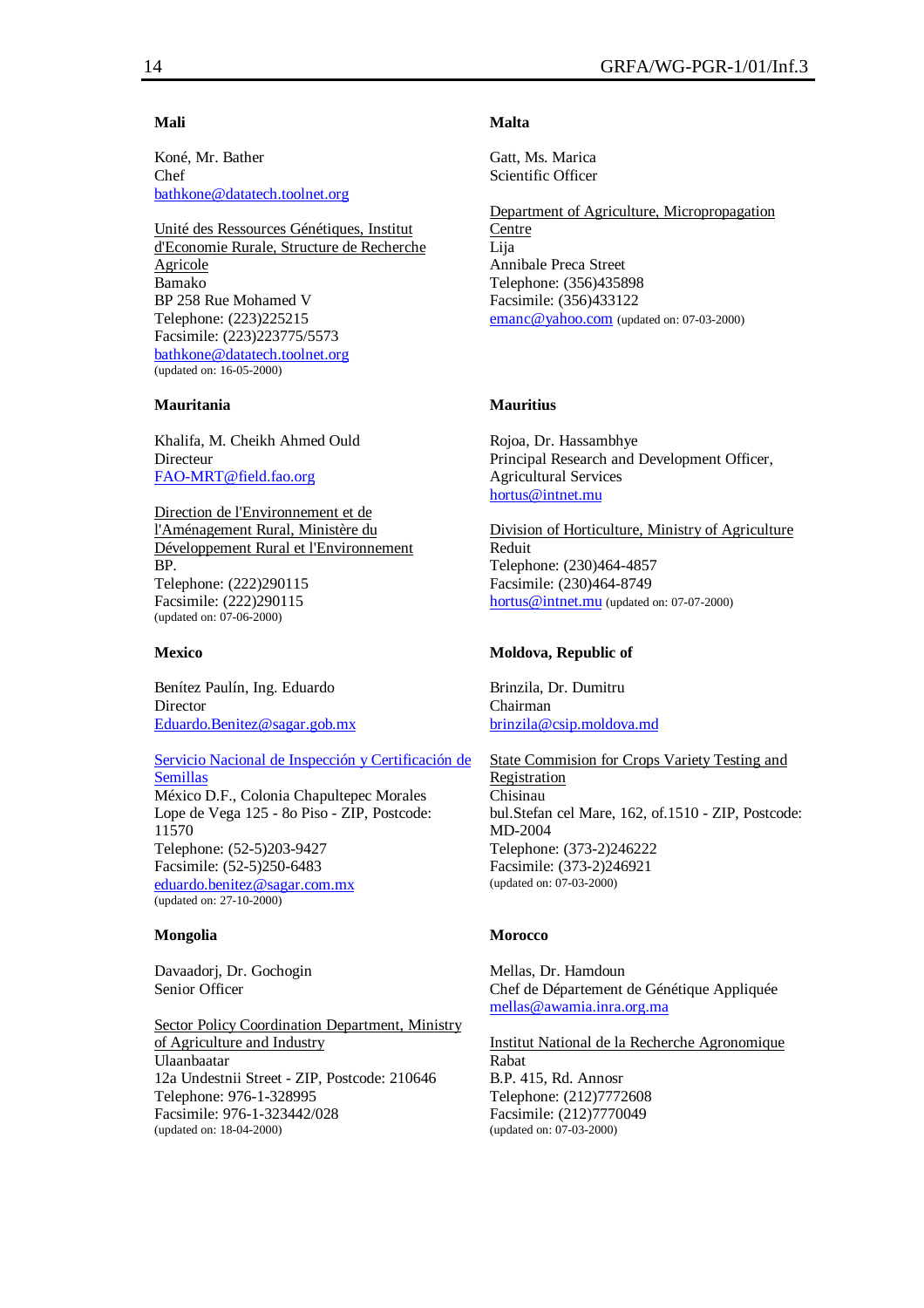#### **Mozambique**

Calane da Silva, Mr. Mario A. Chief Botany Department; Chairman of National Plant Genetic Resources Committee depbotan@zebra.uem.mz

Instituto Nacional de Investigação Agronomica Maputo Av. Forcas Populares No.2698 P.O. Box 3658 Telephone: (258-1)460255 Facsimile: (258-1)460074 depbotan@zebra.uem.mz (updated on: 18-04-2000)

## **Namibia**

Maggs-Kölling, Dr. Gillian L. Chairperson, National Plant Genetic Resources Committee gmk@mweb.com.na

National Botanical Research Institute Windhoek Private Bag 13184 Telephone: (264)61-2022020 Facsimile: (264)61-258153 (updated on: 19-07-2000)

# **Netherlands**

Visser, Dr. L. Director L.Visser@plant.wag-ur.nl

Centre for Genetic Resources, the Netherlands Plant Research International Wageningen Droevendaalsesteeg 1 - P.O. Box 16 - ZIP, Postcode: 6700 AA Telephone: (31)317-477184 Facsimile: (31)317-418094 (updated on: 19-07-2000)

## **Nicaragua**

Cisne-Contreras, Ing. José Dolores Ingeniero Agronomo MSc. telemaco@ibw.com.ni

Universidad Nacional Agraria Managua Km.12½ Carretera Norte - ZIP, Postcode: AP 453 Telephone: 2331619/1501/2633082 Facsimile: 2331950/2633083 (updated on: 07-03-2000)

#### **Myanmar**

Aung, Dr. Toe General Manager

Central Agricultural Research Institute, Myanma Agriculture Service, Ministry of Agriculture and Irrigation Yezin Telephone: (95-67)21118 Facsimile: (95-1)663984 (updated on: 07-03-2000)

#### **Nepal**

Dularchan, Sahu Pathik Director, Crop and Horticulture

Nepal Agricultural Research Council Kathmandu P.O. Box 5459, Khumaltar, Lalitpur Telephone: (977-1)525708/4913 Facsimile: (977-1)521197 iscc\_nepal2@wlink.com.np (updated on: 16-10-2000)

# **New Zealand**

Kettle, Mr. Peter Director, Biosecurity & Science Policy kettlep@maf.govt.nz

Ministry of Agriculture and Forestry Wellington 101-103 The Terrace P. O. Box 2526 Telephone: (64-4)474-4100 Facsimile: (64-4)473-0118 (updated on: 07-03-2000)

## **Nicaragua**

Narváez S., Ing. Agr. Sergio

Dirección General de Protección y Sanidad Agropecuaria, Ministerio Agropecuario y Forestal Managua Contiguo a Rest. Los Gauchos, km.2½ Carr. a Masaya Telephone: 2785042 Facsimile: 2785042 (updated on: 07-03-2000)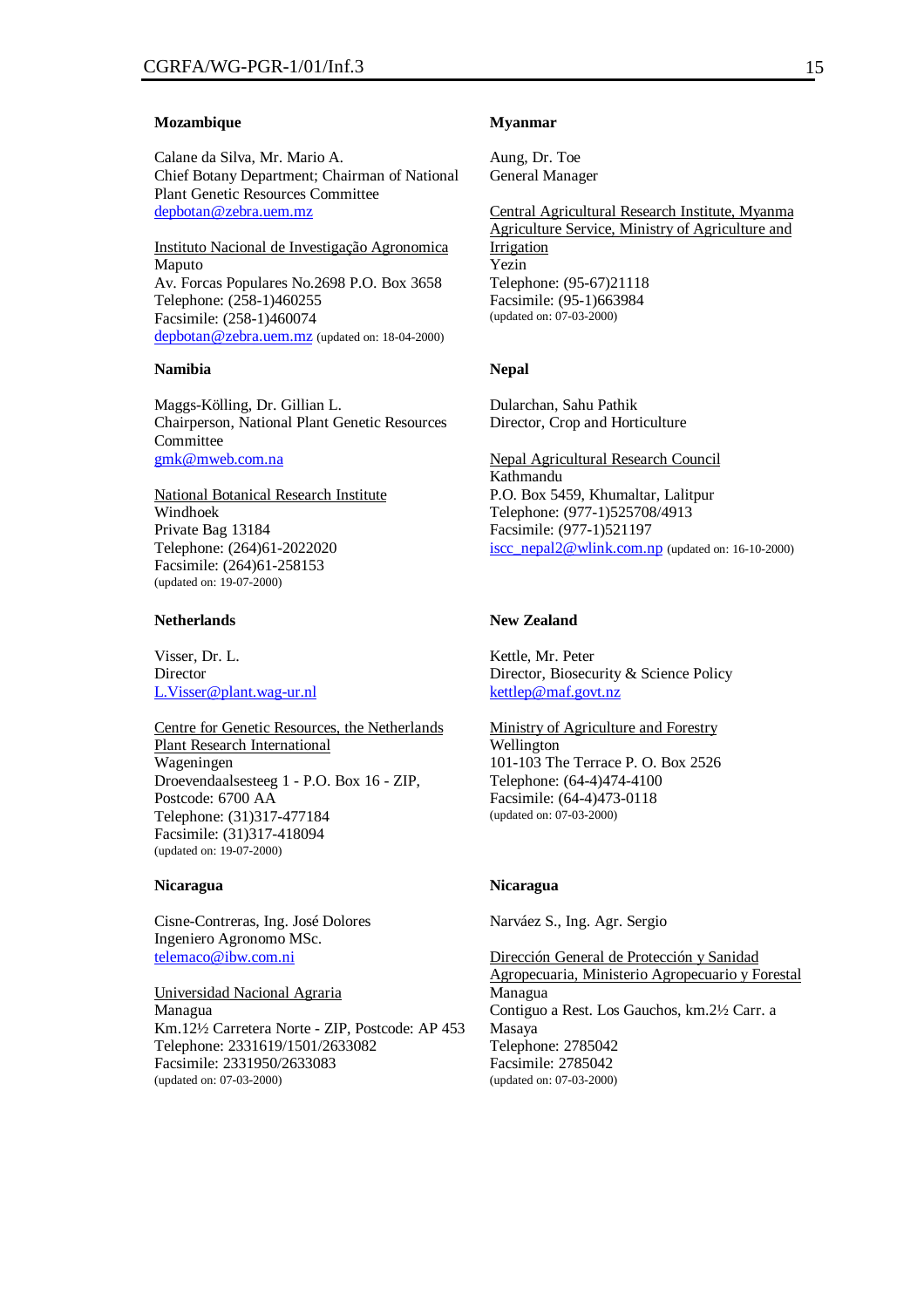# **Niger**

Guéro, Dr. Yadji Directeur Général; Coordonnateur National Inran@intnet.ne

Institut National de Recherches Agronomiques du Niger Niamey B.P. 429 Telephone: (227)723434/2714 Facsimile: (227)722144 Inran@intnet.ne (updated on: 07-03-2000)

#### **Norway**

H. Evjen, Ms. Grethe Advisor Grethe-helene.evjen@ld.dep.no

Department of Food Production and Plant and Animal Health, Ministry of Agriculture Oslo P. O. Box 8007, Dep. - ZIP, Postcode: N-0030 Telephone: 47-22249311/401 Facsimile: 47-22249559 (updated on: 08-03-2000)

## **Pakistan**

Hussain, Dr. Akhlaq Director General

Federal Seed Certification & Registration Department Islamabad G-9/4, Mauve Area Telephone: 92-051-9260126 Facsimile: 92-051-9260234 fscd@seed-sdn.pk-undp.org (updated on: 25-05-2000)

## **Panama**

Candanedo Lay, Dr. Eric Manuel Director Nacional de Sanidad Vegetal midasves@mida-dnsv.gob.pa

Ministerio de Desarrollo Agropecuario Panamá APDO 5390, Zona 5 Telephone: 220-7979/266-4803 Facsimile: 220-0733/7979 midasves@mida-dnsv.gob.pa (updated on: 08-03-2000)

## **Nigeria**

Nyannfaiti, Dr. Parry Chief Scientific Officer narp@alpha.linkserve.com

Agricultural Sciences Department, Federal Ministry of Agricultural and Rural Development Telephone: 234 Facsimile: (234-9)314-4142 narp@alpha.linkserve.com (updated on: 07-03-2000)

## **Oman**

Al-Lawatia, Eng. Ali bin Hussein Officer in charge agricop@omantel.net.om

Agriculture Production Research Centre, Ministry of Agriculture and Fisheries Facsimile: (968) 695909 agricop@omantel.net.om (updated on: 20-09-2000)

# **Palau**

Francisco, Mr. Herman Director, Bureau of National Resources and Development bnrd@palaunet.com

Bureau of National Resources and Development Koror P. O. Box 117 - ZIP, Postcode: 96940 Telephone: (680)488-8171 Facsimile: (680)488-1475 bnrd@palaunet.com (updated on: 17-04-2000)

# **Papua New Guinea**

Setae, Mr. Miri **Secretary** 

Department of Agriculture and Livestock Konedobu Spring Garden Road P.O. Box 417 Telephone: 321-3302 Facsimile: 321-4630 (updated on: 08-03-2000)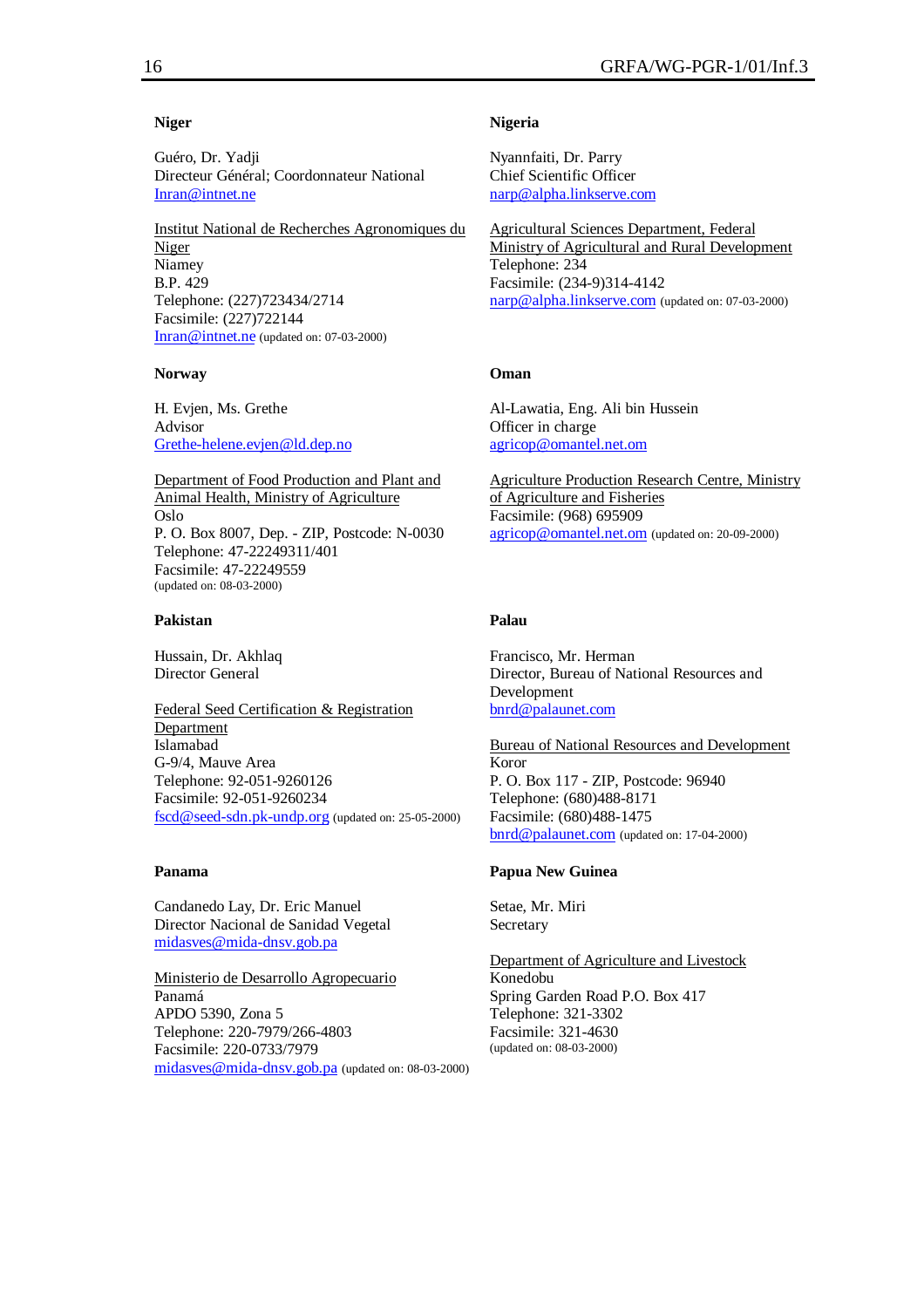## **Paraguay**

Santander, Ing. Agr. Victor FuncionarioTecnico dia@quanta.com.py

Instituto Agronómico Nacional, Ministerio de Agricultura y Ganadería Caacup, Cordillera J.F. Estigarriba Km. 48.5 - Ruta 2 Telephone: (595-511) 2255 Facsimile: (595-511) 2055 (updated on: 08-03-2000)

#### **Philippines**

Adiong, Dr. Blo Umpar Director bpi\_od@edsamail.com.ph

Bureau of Plant Industry, Department of Agriculture Manila 692 San Andres Street, Malate - ZIP, Postcode: 1004 Telephone: (632)5257909/857 Facsimile: (632)5217650 bpi\_od@edsamail.com.ph (updated on: 14-06-2000)

#### **Philippines**

N. Villegas, Dr. Violeta Director vnv@ipb.uplb.edu.ph

Institute of Plant Breeding, College of Agriculture, University of the Philippines, Los Baños College Laguna - ZIP, Postcode: 4031 Telephone: 63-49-536-2928 Facsimile: 63-49-536-5287 opd@ipb.uplb.edu.ph (updated on: 16-10-2000)

#### **Portugal**

Bettencourt, Eng. Tec. Eliseu Curator, Documentation E.Bettencourt@meganet.pt

Banco de Germoplasma, Genetica, Estação Agronómica Nacional, Instituto Nacional de Investigação Agrária Oeiras Quinta do Marquês - ZIP, Postcode: 2784-505 Telephone: (351-21)4403500 Facsimile: (351-21)4416011 (updated on: 19-12-2000)

#### **Peru**

Zúñiga López, Dra. Noemí Jefe, Programa Nacional de Investigación en Recursos Genéticos y Biotecnología

Instituto Nacional de Investigación Agraria Lima 12, La Molina Av. La Universidad s/n-P.O.B.2791 Telephone: (51-1) 3495949/616 Facsimile: (51-1) 3495964 (updated on: 25-04-2001)

#### **Philippines**

Gochangco, Dr. Anastacia M. Chief Agriculturist

Crop Research Division, Bureau of Plant Industry, Department of Agriculture Manila 692 San Andres Street, Malate - ZIP, Postcode: 1004 Telephone: 523-6947/524-0734 Facsimile: 521-7650 (updated on: 07-07-2000)

#### **Poland**

Podyma, Dr. Wieskaw PGR Coordinator W.Podyma@ihar.edu.pl

National Centre for Plant Genetic Resources, Plant Breeding and Acclimatization Institute Blonie, Radzikow - ZIP, Postcode: 05-870 Telephone: (48-22)725-3611 Facsimile: (48-22)725-4715 W.Podyma@ihar.edu.pl (updated on: 08-03-2000)

#### **Romania**

Strajeru, Ms. Silvia Head, Conservation Section genebank@assist.cccis.ro

Banque de Ressources Génétique Végétale Suceava Suceava Bulevardul 1 Decembrie 1918 nr.17 - ZIP, Postcode: 5800 Telephone: (40-30)227087 Facsimile: (40-30)227087 genebank@warpnet.ro (updated on: 26-09-2000)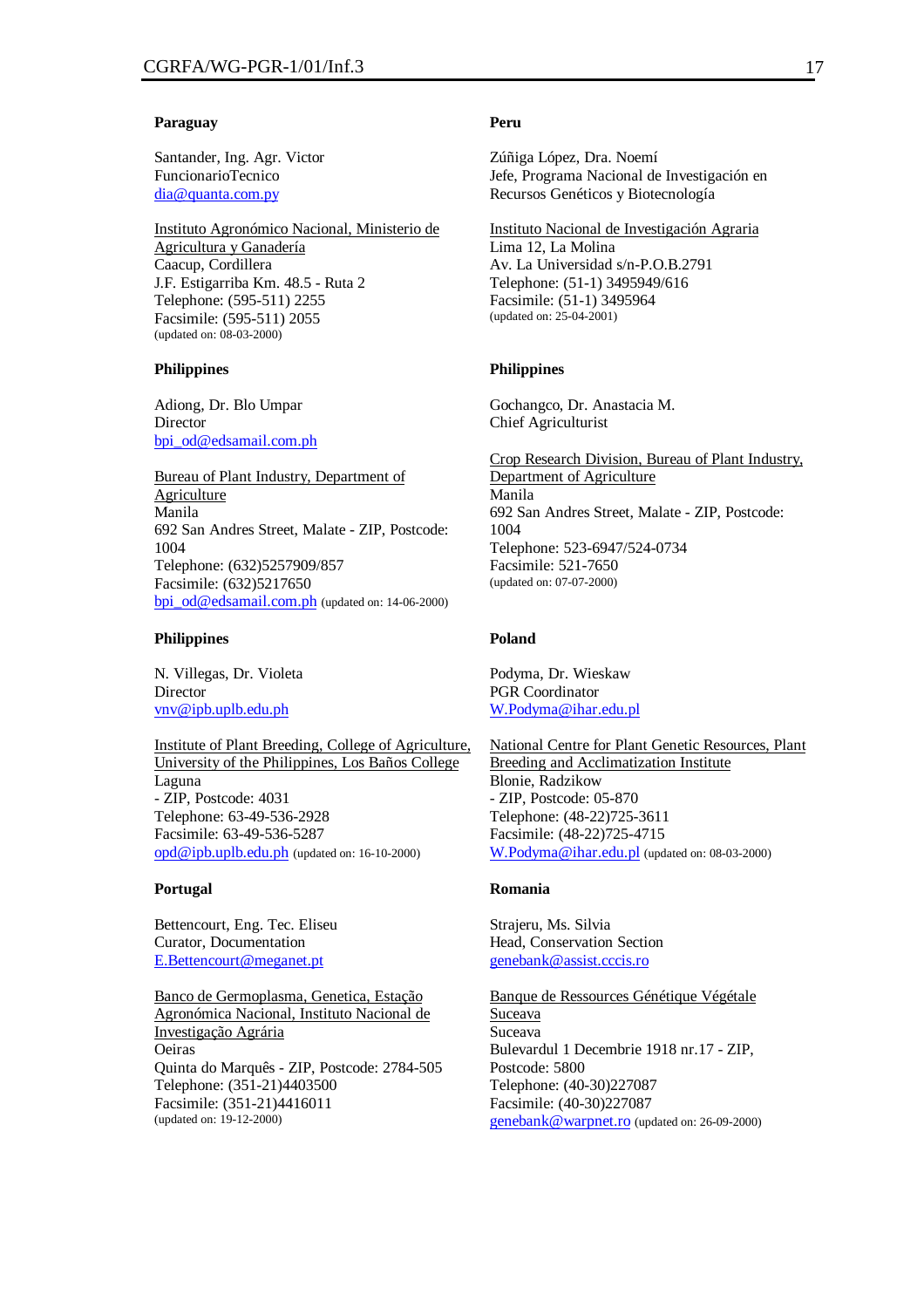## **Russian Federation**

Alexanian, Dr. Sergey Migranovich Head, Foreign Relations Department vir@mail.dux.ru

N.I. Vavilov All-Russian Scientific Research Institute of Plant Industry St. Petersburg 42, B.Morskaya Str. - ZIP, Postcode: 190000 Telephone: (7-812) 314-4848 Facsimile: (7-812) 311-8762 vir @ mail.dux.ru (updated on: 25-07-2000)

#### **Rwanda**

Mugunga, Dr. Muhinda Directeur Général

Institut des Sciences Agronomiques du Rwanda Butare BP 138 Telephone: (250)530158 Facsimile: (250)530158/642 (updated on: 02-08-2000)

#### **Saint Lucia**

John Norville, Mrs. Joan Senior Research Officer

Research & Development Division, Ministry of Agriculture **Casteries** Waterfront Buildings Telephone: (758)450-2375 Facsimile: (758)450-1185 research@Slumaffe.org (updated on: 08-03-2000)

#### **Samoa**

A. Sofara Aveau, Tuisugaletaua Director tsaveau@lesamoa.net

Ministry of Agriculture, Forests, Fisheries and Meteorology Apia P.O.Box 1874 Telephone: (685)22-561 Facsimile: (685)22-171/576 (updated on: 08-03-2000)

#### **Russian Federation**

Russian Academy of Agricultural Sciences Moscow Krzhizanovsky str. 15 bld. 2 - ZIP, Postcode: 117218 Telephone: 124-8088 Facsimile: 124-5396 (updated on: 15-03-2000)

# **Saint Kitts and Nevis**

Palmer-Rannie, Mr. Ilis Agronomist doastk@caribsurf.com

Department of Agriculture Basseterre P.O. Box 39, La Guerite Telephone: (869)4652335 Facsimile: (869)4652928 doastk@caribsurf.com (updated on: 02-08-2000)

# **Saint Vincent/Grenadines**

Gunsam, Mr. Charles Agricultural Officer/Crop Research, Officer in Charge Rivulet Research Station

Ministry of Agriculture, Industry and Labour Kingstown Richmond Hill Telephone: (784)4561410 Facsimile: (784)4571688 (updated on: 08-03-2000)

#### **Samoa**

Cable, William J. Registrar of Pesticides

Ministry of Agriculture, Forests, Fisheries and Meteorology Apia P.O.Box 1874 Telephone: (685)22-561 Facsimile: (685)22-171/576 (updated on: 08-03-2000)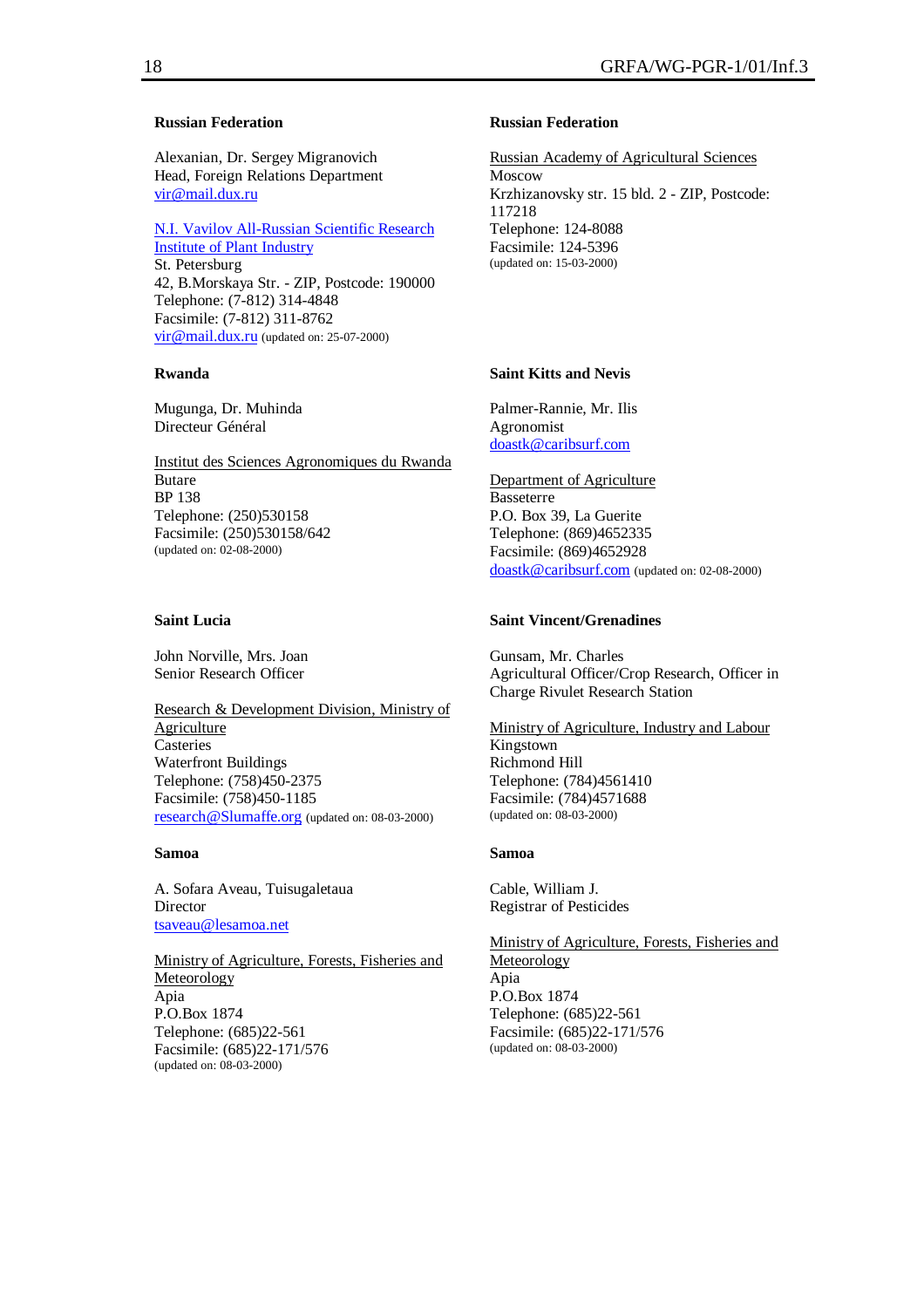# **Saudi Arabia**

Al-Ghannam, Abdulrahman H. G. M.

Economic Studies and Statistic Department Riyadh POB 5896 - ZIP, Postcode: 11432 Telephone: (966)1-4031193 Facsimile: (966)1-403-1193 (updated on: 17-04-2000)

#### **Seychelles**

Loustau-Lalanne, Mr. José Director, Plant Genetic Resources Section antmoust@seychelles.net

Crop Research and Development Division, Ministry of Agriculture and Marine Resources Victoria, Mahe P.O. Box 166 Independence House Telephone: (248)378252 Facsimile: (248)225245;225383 antmoust@seychelles.net (updated on: 29-06-2000)

#### **Singapore**

Siew Mooi, Ms. Lee Head

Orchid and Ornamental Plants Section, Agrotechnology Division, Primary Production Department Sembawang Field Experimental Station,Sembawang Rd. - ZIP, Postcode: 769194 Telephone: 65-751-9819 Facsimile: 65-752-3242 (updated on: 08-03-2000)

#### **Slovenia**

Rogl, Ms. Simona Alternate National Co-ordinator simona.rogl@gov.si

Ministry of Agriculture, Forestry and Food Ljubljana Dunajska 58 - ZIP, Postcode: 1000 Telephone: 386-1-1789067 Facsimile: 386-1-1789035 (updated on: 07-06-2000)

#### **Senegal**

Senghor, M. Paul Thérence Chercheur ptsenghor@isra.sn

Institut Sénégalais de Recherches Agricoles Dakar, BP 3120 Route des hydrocarbures Bel-Air Telephone: 322431, 322430 Facsimile: 322427 dgisra@isra.sn (updated on: 13-10-2000)

#### **Sierra Leone**

Monde, Dr. Sama S. Director cban@sierratel.sl

Rice Research Station Freetown Rokupr, PMB 736 Telephone: (23222)226074/3282 Facsimile: (23222)229545 (updated on: 13-06-2000)

# **Slovenia**

Cerne, Dr. Mihaela National Co-ordinator

Crops and Seed Production Department, Agricultural Institute of Slovenia Ljubljana Hacquetova 17, P.O. Box 53 - ZIP, Postcode: 61109 Telephone: (386-61)14375375/283 Facsimile: (386-61)14375413 (updated on: 10-10-2000)

#### **South Africa**

Moephuli, Dr. Shadrack R. Director, Genetic Resources

Plant Genetic Resources, National Department of Agriculture Pretoria Private Bag X138 - ZIP, Postcode: 0001 Telephone: (27-12)319-7674 Facsimile: (27-12)329-7279 dgr@nda.agric.za (updated on: 08-03-2000)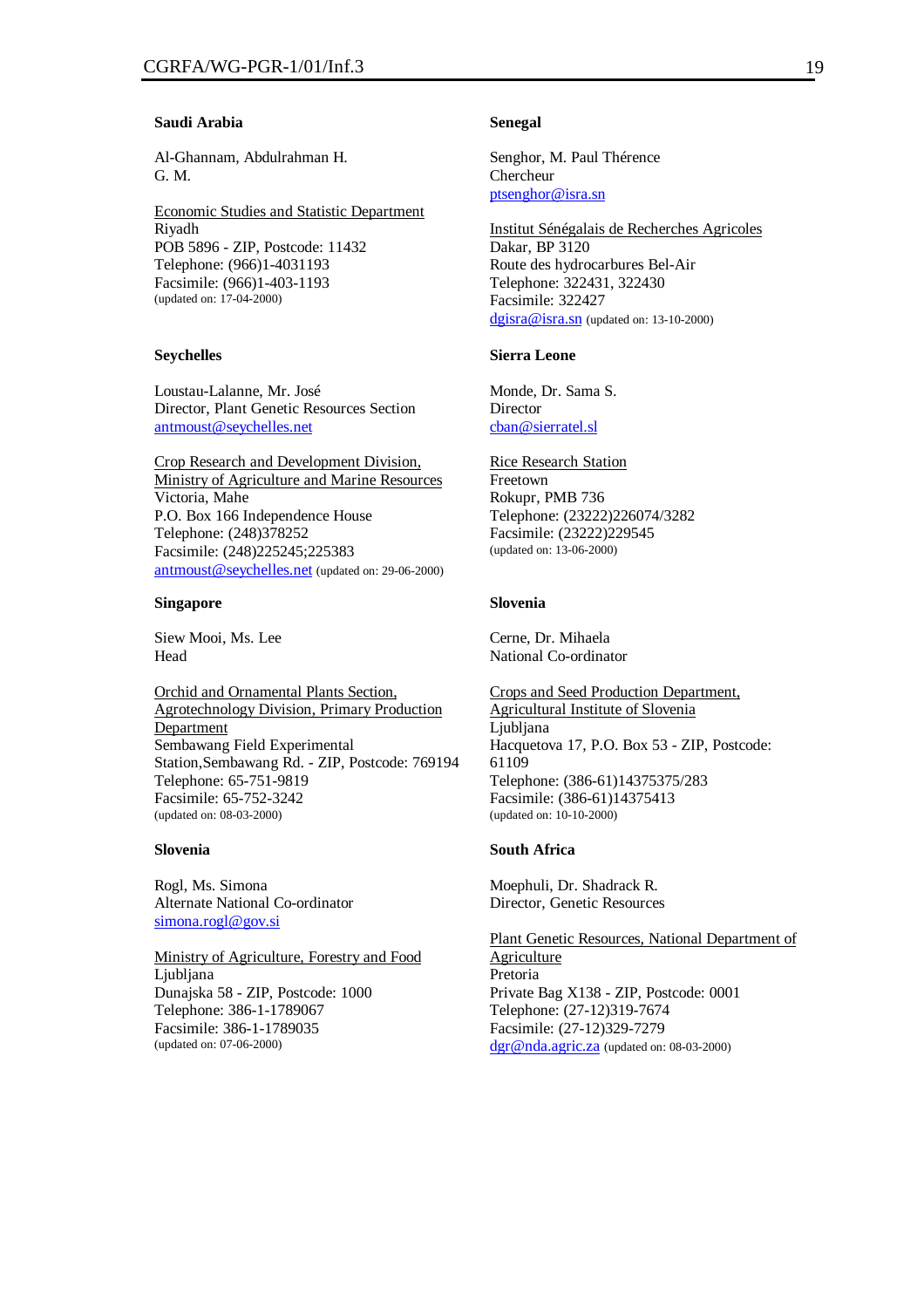## **Spain**

Ponz Ascaso, Dr. Rafael Subdirector General ponz@inia.es

Subdirección General de Investigación y Tecnología Madrid José Abascal, 56 6a planta. - ZIP, Postcode: 28003 Telephone: (91)347-3930 Facsimile: (91)347-3931 (updated on: 06-03-2000)

# **Sudan**

Ibrahim Mohamed, Mr. El Tahir Head, Plant Genetic Unit eltahir@sudanmail.net

Plant Genetic Resources Unit, Agricultural Research Corporation Wad Medani P.O. Box 126 Telephone: (249)511-40031/2226 Facsimile: (249)511-43213 eltahir@sudanmail.net (updated on: 08-03-2000)

# **Sweden**

Ljungström, Ms. Malin Senior Administrative Officer malin.ljungstrom@agriculture.ministry.se

Ministry of Agriculture, Food and Fisheries Stockholm - ZIP, Postcode: SE-10333 Telephone: (46)8-4051901 Facsimile: (46)8-206496 (updated on: 18-04-2000)

## **Switzerland**

Tièche, Ing. Agr.ETH Jean-Daniel jean-daniel.tieche@blw.admin.ch

Office Fédéral de l'Agriculture Bern Mattenhofstrasse 5 - ZIP, Postcode: CH-3003 Telephone: +44(31)3222628/77 Facsimile: +44(31)3222634 (updated on: 15-06-2000)

# **Sri Lanka, Dem. Soc. Rep.**

Jayasuriya, Dr. A. H. Magdon Senior Deputy Director pgrc@slt.lk

Plant Genetic Resources Centre, Department of Agriculture Peradeniya P.O. Box 59, Gannoruwa Telephone: (94-8)388490/288494 Facsimile: (94-8)388490 pgrc@slt.lk (updated on: 19-12-2000)

# **Swaziland**

Lupupa, Ms. Thandie Curator, Natonal Plant Genetic Resources Centre MalkernsResearch@africaonline.co.sz

Malkerns Research Station, Ministry of Agriculture and Cooperatives Malkerns PO Box 4 Telephone: (268)5283236 Facsimile: (268)5283490 MalkernsResearch@africaonline.co.sz (updated on: 18-04-2000)

# **Switzerland**

Lehmann, Hans-Joerg Chef de l'Etat major Ecologie

Office Fédéral de l'Agriculture Bern Mattenhofstrasse 5 - ZIP, Postcode: CH-3003 Telephone: +44(31)3222628/77 Facsimile: +44(31)3222634 (updated on: 20-06-2000)

# **Syrian Arab Republic**

Walid Tawel, Dr. Muhammad Director of the Agriculture Research

Directorat of Agriculture Research, Ministry of Agriculture and Agrarian Reform Douma P.O.Box 113 Telephone: 5347992 Facsimile: 5347992 (updated on: 08-03-2000)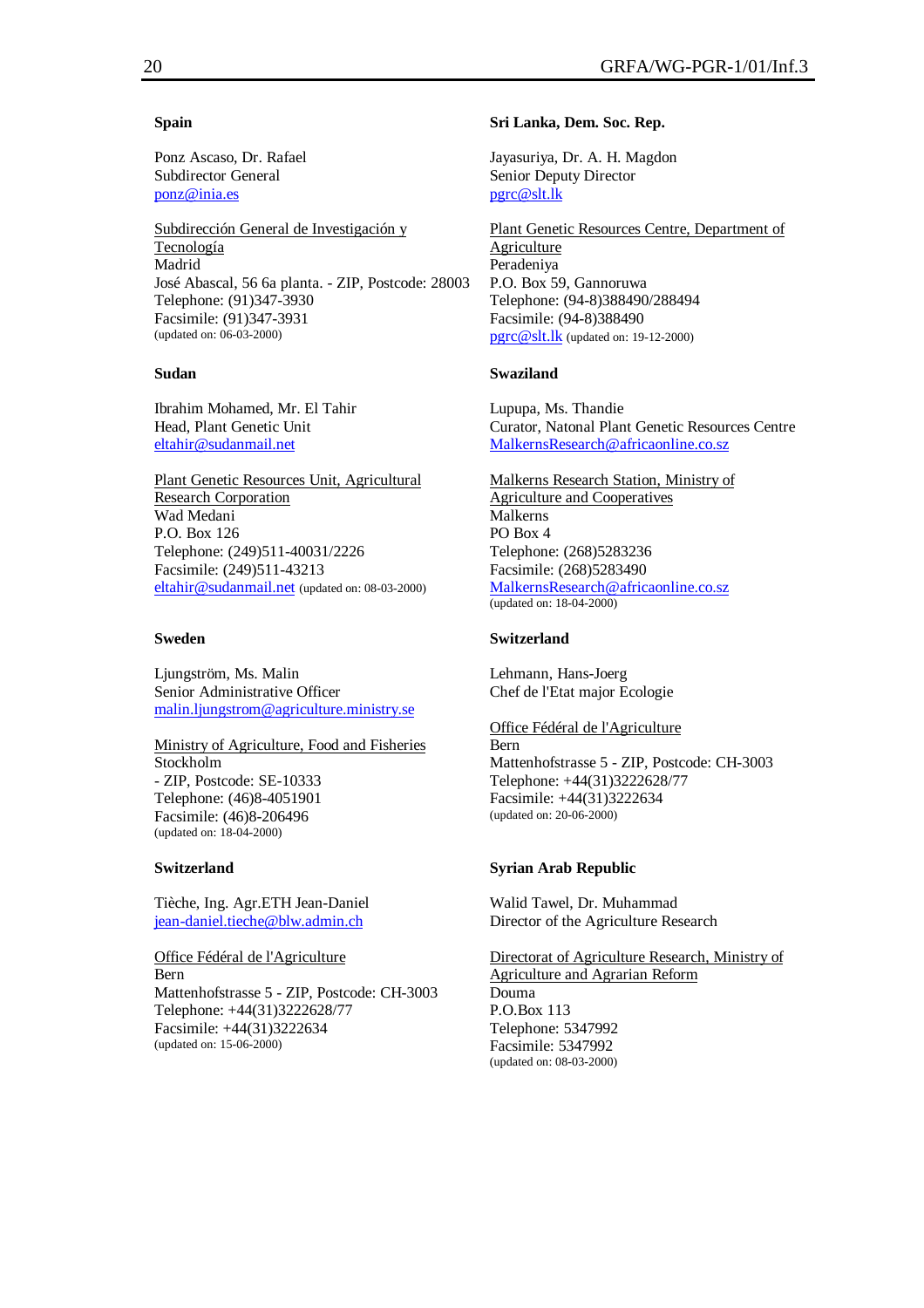#### **Tanzania, United Rep of**

Chomba, Ramadhani S. K. Senior Agricultural Officer ipm@africaonline.co.tz

Directorate of Agricultural Research, Ministry of Agriculture Dar es Salaam Pemba House, PO Box 9071 Telephone: (255-22)2865642 Facsimile: (255-22)2865642 ipm@africaonline.co.tx (updated on: 08-03-2000)

## **Thailand**

Kittiampon, Dr. Ampon Director of Natural Resources and Diversity Institute papakittiam@yahoo.com

Natural Resources and Biodiversity Institute, Ministry of Agriculture and Cooperatives Bangkok 3rd floor, Rajadamnern Nok Avenue - ZIP, Postcode: 10200 Telephone: (662)2810970 Facsimile: (662)2801555 (updated on: 08-03-2000)

#### **Tonga**

Taufatofua, Dr. Pita Deputy Director, Research-Extension Division

Ministry of Agriculture and Forestry Nukualofa P.O.Box 14 Telephone: (676)32125 Facsimile: (676)32132 mafresrh@Kalianet.to (updated on: 25-07-2000)

## **Tunisia**

Daaloul, Dr. Abderrazak

Banque de gènes de l'INAT, Institut National Agronomique de Tunisie Tunis 43, Avenue Charles Nicolle - ZIP, Postcode: 1002 Telephone: 842-296 Facsimile: 780-246 (updated on: 08-03-2000)

#### **Tanzania, United Rep of**

Marandu, Dr. Wilson Y. F. AG. Director

Tropical Pesticides Research Institute, National Plant Genetic Resources Centre Arusha PO Box 3024 Telephone: (255-27)28042 Facsimile: (255-27)28217 tpri@habari.co.tz (updated on: 08-03-2000)

# **Togo**

Directeur

Centre de Recherche Agronomique du Littoral Lomé BP 2318 Telephone: 30-4178 Facsimile: 30-41-78 itro@rafe.tg (updated on: 20-09-2000)

#### **Trinidad and Tobago**

Ramlal, Mr. Harry Director, Research Division

Central Experiment Station, Research Division, Ministry of Agriculture, Land and Marine **Resources** Centeno c/o Arima Post Office Telephone: (854)646-1646/4335/6 Facsimile: (854)646-1646 (updated on: 25-07-2000)

# **Turkey**

Tan, Dr. Ayfer Head, Plant Genetic Resources Dept

Plant Genetic Resources Department, Aegean Agricultural Research Institute Izmir P.O. Box 9, Menemen - ZIP, Postcode: 35661 Telephone: (90-232)8461009 Facsimile: (90-232)8461107 aari@egenet.com.tr (updated on: 08-03-2000)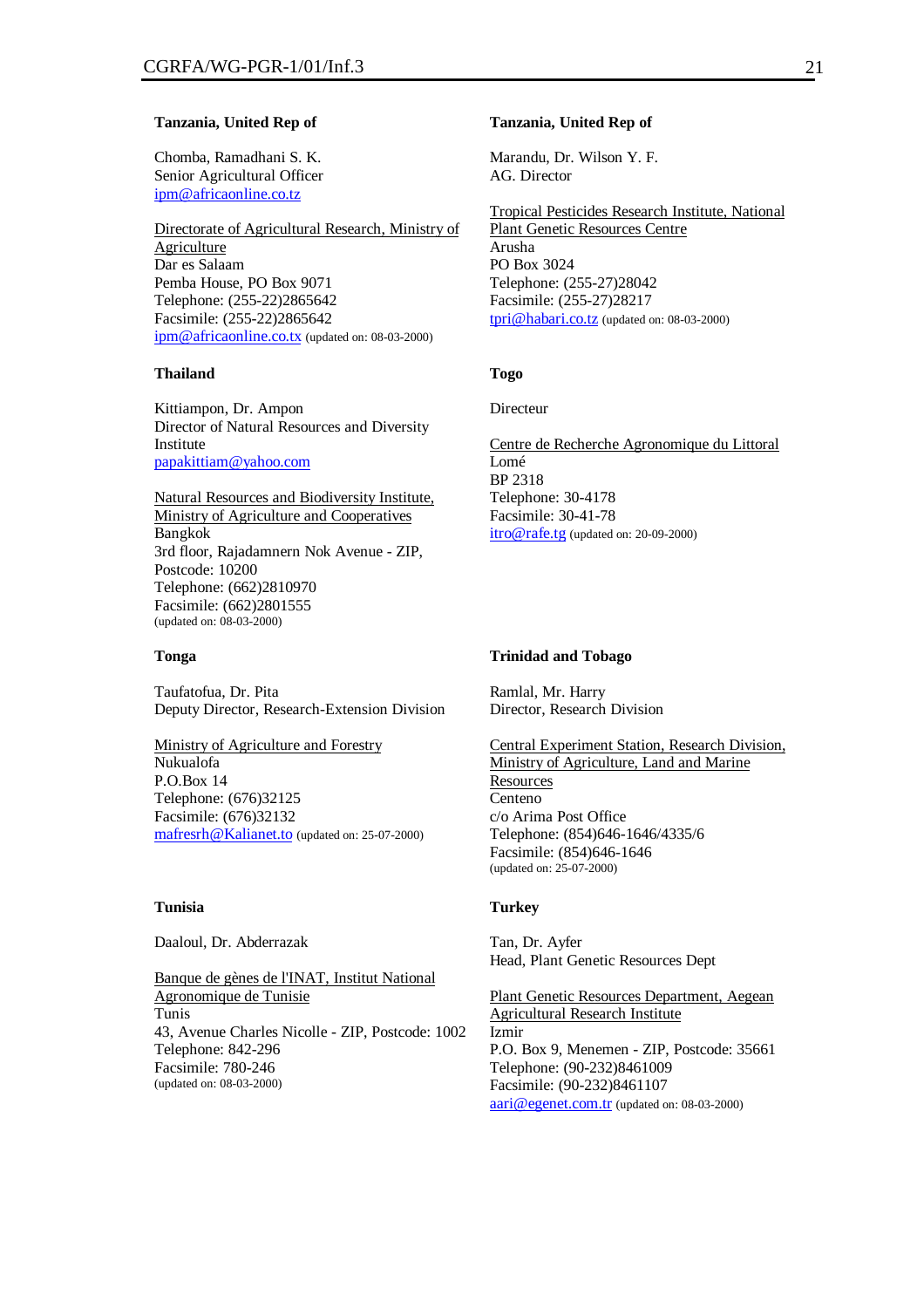## **Uganda**

Wasswa Mulumba, Mr. John Curator, Botanical Gardens narohq@imul.com

National Agricultural Research Organization Entebbe P.O.Box 295 Telephone: (256-41)320638 Facsimile: (256-41)321070 narohq@imul.com (updated on: 08-03-2000)

## **United Kingdom**

Smith, Dr. Martin Chief, Scientists' Group

Research Policy and International Division, Ministry of Agriculture, Fisheries and Food London SE1 0UD St. Christipher House, Southwark Street Telephone: 0171-9281000/9212394 Facsimile: 0171-9211803 (updated on: 29-10-1999)

## **Uruguay**

Blanco Demarco, Ing. Agr. Gustavo Presidente inasepre@adinet.com.uy

Instituto Nacional de Semillas Casilla de Correo7731, Montevideo Cno.Bertolotti s/n,Ruta8,km28.800,Pando,Cannelones Telephone: (5982)288-7099 Facsimile: (5982)288-7077 (updated on: 06-06-2000)

## **Viet Nam**

Trinh, Dr. Luu Ngoc National Coordinator of Plant Genetic Resources Programme, Director LNTRINH@HN.VNN.VN

## Plant Genetic Resources Center, Viet Nam Agricultural Science Institute

Ha Tay Ankhanh, Hoaiduc Telephone: 04-34-845320/802 Facsimile: 04-4-8613937 (updated on: 08-03-2000)

## **Ukraine**

Ryabchoun, Dr. Victor K. Chief, National Centre for Plant Genetic Resources of Ukraine leader@kharkov.ukrtel.net

Yurjev Institute of Plant Breeding Kharkov Moskovskyi prospekt 142 - ZIP, Postcode: 310060 Telephone: (380-0572)921033 Facsimile: (380-0572)920354 (updated on: 08-06-2001)

#### **United States of America**

Bretting, Dr. Peter National Program Leader, Plant Germplasm and Genomes

Agricultural Research Service, USDA Beltsville, MD20705-5139 USDA/ARS Rm.4-2212, MailStop5139, 5601SunnysideAv. Telephone: 301-504-5541 Facsimile: 301-504-6191 pkb@ars.usda.gov (updated on: 08-03-2000)

# **Uzbekistan**

Abdukarimov Abdusattar, Prof. A. **Director** 

Institute of Genetics and Plant Experimental Biology, Academy of Sciences of the Republic of Uzbekistan Tashkent, Quibray tumani, Yukori Glavpochtamt P.B. 97 - ZIP, Postcode: 702151 Telephone: (7-3712)642390 Facsimile: (7-3712)642230 inst@gen.org.uz (updated on: 18-07-2000)

# **Yemen**

Al-Ghouri, Mr. Mohei Al Ddin Technical Manager for Research Authority

Agricultural Research and Extension Authority Dhamar P.O.Box 78148 Telephone: (9676)509413/16 Facsimile: (9676)509414 area@y.net.ye (updated on: 08-03-2000)